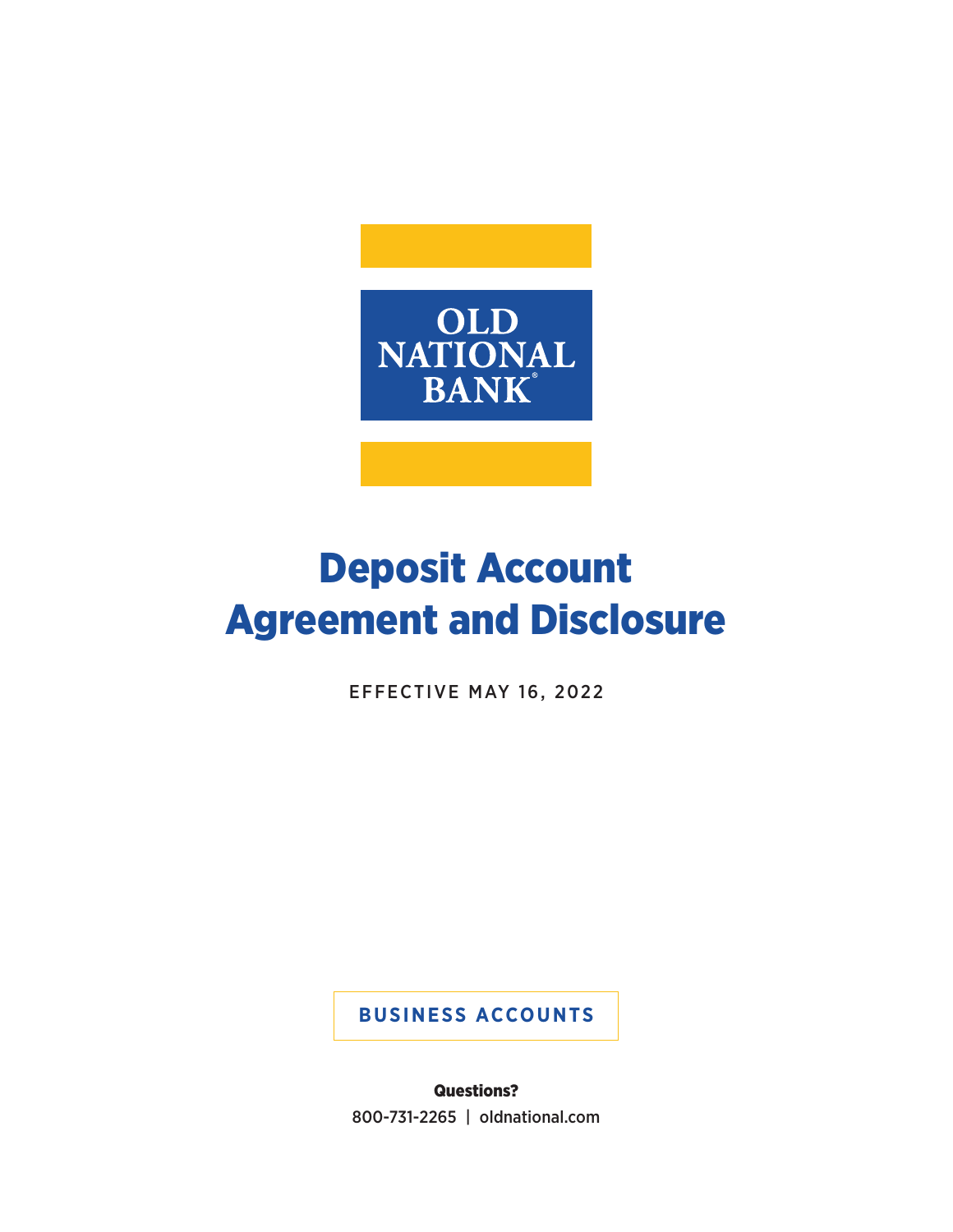# **Table of Contents**

|      | <b>SECTION 1: DEFINITIONS</b>                                | 5  |
|------|--------------------------------------------------------------|----|
|      | SECTION 2: GENERAL TERMS APPLICABLE TO ALL BUSINESS ACCOUNTS | 5. |
| 2.1  |                                                              |    |
| 2.2  |                                                              |    |
| 2.3  |                                                              |    |
| 2.4  |                                                              |    |
| 2.5  |                                                              |    |
| 2.6  |                                                              |    |
| 2.7  |                                                              |    |
| 2.8  |                                                              |    |
| 2.9  |                                                              |    |
| 2.10 |                                                              |    |
| 2.11 |                                                              |    |
| 2.12 |                                                              |    |
| 2.13 |                                                              |    |
| 2.14 |                                                              |    |
| 2.15 |                                                              |    |
| 2.16 |                                                              |    |
| 2.17 |                                                              |    |
|      | <b>SECTION 3: ACCOUNT OWNERSHIP</b>                          | 8  |
| 3.1  |                                                              |    |
| 3.2  |                                                              |    |

 $10<sub>1</sub>$ 

 $\overline{13}$ 

# **SECTION 4: DEPOSITS AND WITHDRAWALS**

| 4.1  |  |
|------|--|
| 4.2  |  |
| 4.3  |  |
| 4.4  |  |
| 4.5  |  |
| 4.6  |  |
| 4.7  |  |
| 4.8  |  |
| 4.9  |  |
| 4.10 |  |
| 4.11 |  |
| 4.12 |  |
| 4.13 |  |
| 4.14 |  |
| 4.15 |  |
| 4.16 |  |
| 4.17 |  |
|      |  |

# SECTION 5: OVERDRAFTS AND RETURNED ITEMS, TRANSACTION PROCESSING ORDER, AND WHEN FEES ARE CHARGED

| 5.1 |  |
|-----|--|
| 5.2 |  |
|     |  |
| 5.4 |  |
|     |  |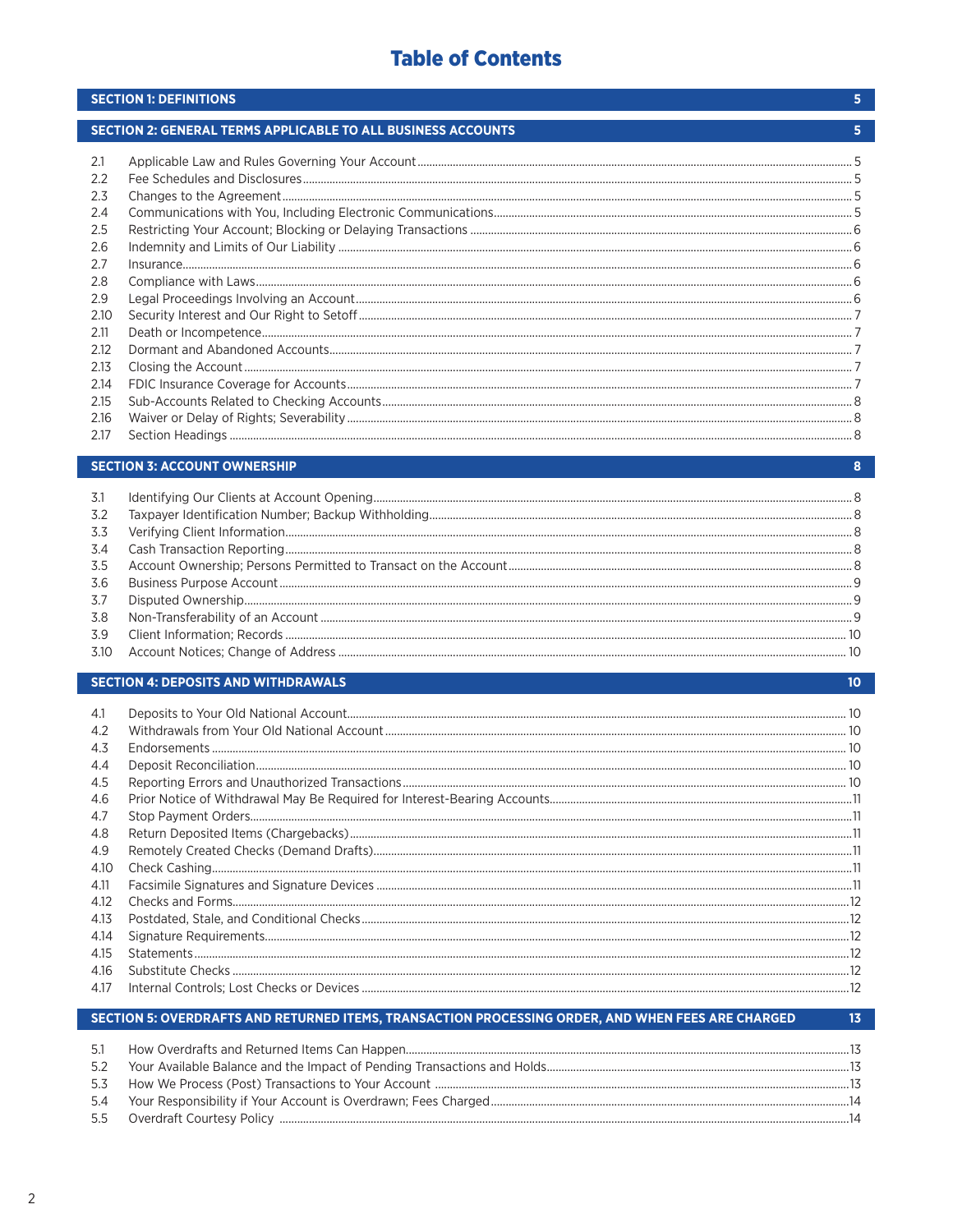# **SECTION 6: FUNDS AVAILABILITY POLICY**

| 6.1 |  |
|-----|--|
| 6.2 |  |
|     |  |
|     |  |
|     |  |
|     |  |

#### **SECTION 7: ELECTRONIC FUNDS TRANSFERS**

| 7.1  |                          |  |
|------|--------------------------|--|
| 7.2  |                          |  |
| 7.3  |                          |  |
| 7.4  |                          |  |
| 7.5  |                          |  |
| 7.6  |                          |  |
| 7.7  |                          |  |
| 7.8  |                          |  |
| 7.9  |                          |  |
| 7.10 |                          |  |
|      | 711 ACH Entries: Returns |  |

#### **SECTION 8: ATM AND DEBIT CARD TERMS**

| 8.1  |  |
|------|--|
| 8.2  |  |
| 8.3  |  |
| 8.4  |  |
| 8.5  |  |
| 8.6  |  |
| 8.7  |  |
| 8.8. |  |
| 8.9  |  |
| 8.10 |  |
| 8.11 |  |
| 8.12 |  |
| 8.13 |  |
| 8.14 |  |
| 8.15 |  |
| 8.16 |  |
| 8.17 |  |
| 8.18 |  |

#### **SECTION 9: ARBITRATION AGREEMENT**  $18<sup>1</sup>$ 9.1 9.2 9.3  $9.4$  $9.5$ 9.6 9.7

ARBITRATION DISCLOSURE: This Agreement contains an arbitration provision under which you and Old National agree that any dispute under this Agreement or related to your Account or our relationship with you will be resolved in binding arbitration, and that you will not have the right to a jury trial or to resolve the dispute in court.

# $14$

 $15<sub>15</sub>$ 

 $17<sub>2</sub>$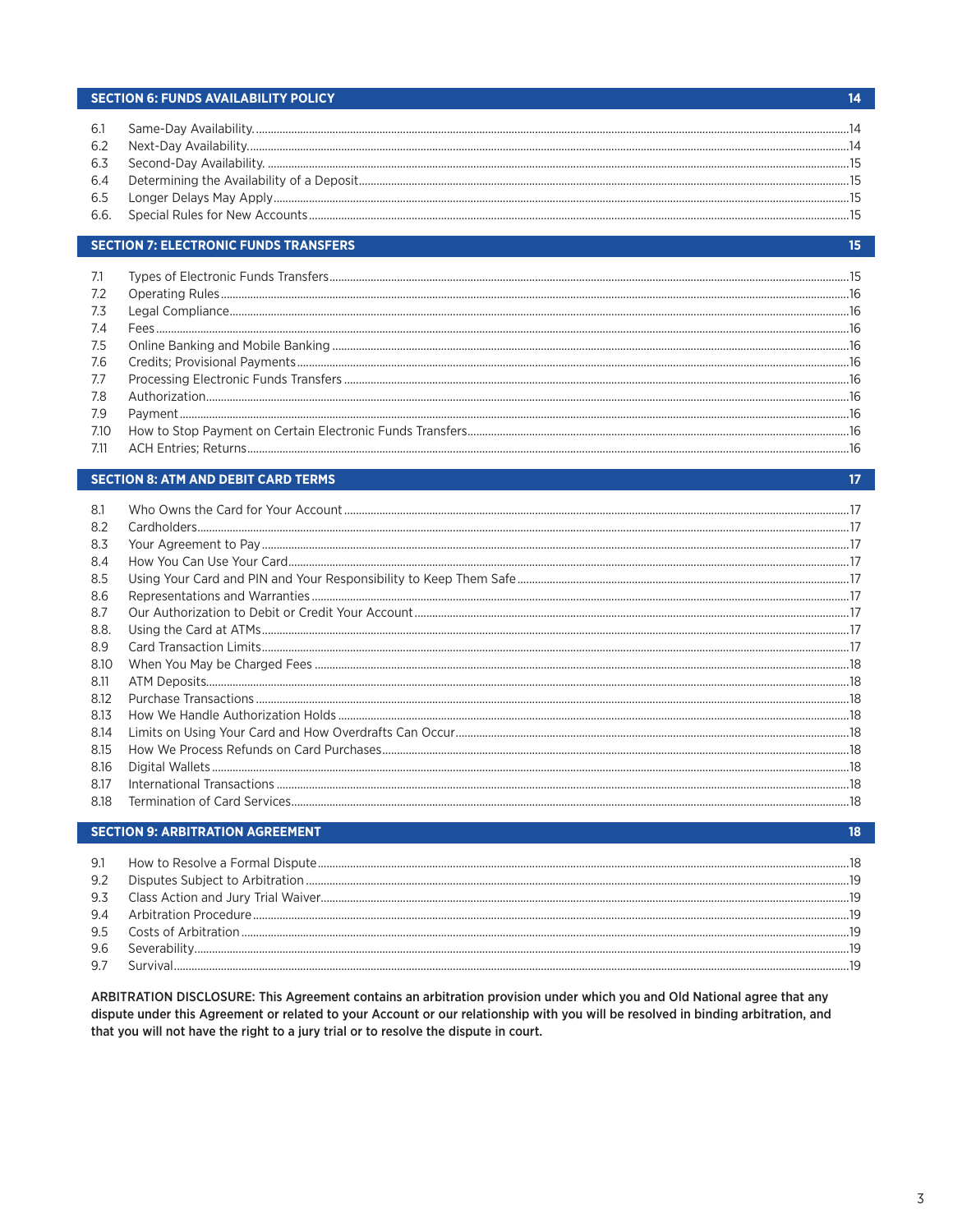# Vcome

# Thank You for Choosing Old National Bank

**This document is important. Please read it and keep it.**

Thank you for choosing Old National Bank to serve your financial needs. This Deposit Account Agreement and Disclosure explains the terms and conditions of your business Accounts and your Old National Bank ATM Card or debit Mastercard®. This Deposit Account Agreement and Disclosure, along with your fee schedule, signature card, deposit rate sheet, Account disclosures and any other account opening documents and disclosures, together, create the contract that governs your Account and your deposit relationship with Old National Bank (collectively, the "Agreement"). This Agreement replaces all previous versions of the Deposit Account Agreement and Disclosure. We recommend you keep a copy of this Agreement, and any information we provide you regarding changes to the Agreement, available for reference. If you use other Old National Bank services related to your Account, they will be governed by this Agreement and the terms and conditions provided to you when you enroll in those services. If another specific agreement conflicts with this Agreement, then the more specific agreement will govern. If this Agreement conflicts with something said by one of our employees or in our marketing material, this Agreement will govern.

In this Agreement, the words "you" and "your" mean the sole proprietorship or other legal entity that owns the Account or anyone authorized to use the Account. The words "we", "us", "our", "Old National" and "Bank" mean Old National Bank. By submitting an Account application, executing a signature card or using any of our deposit Account services (including electronic submission, execution, and use), you agree to be bound by this Agreement. We agree to follow this Agreement too. Be sure that you and your Authorized Representatives understand this Agreement for each of your Accounts.

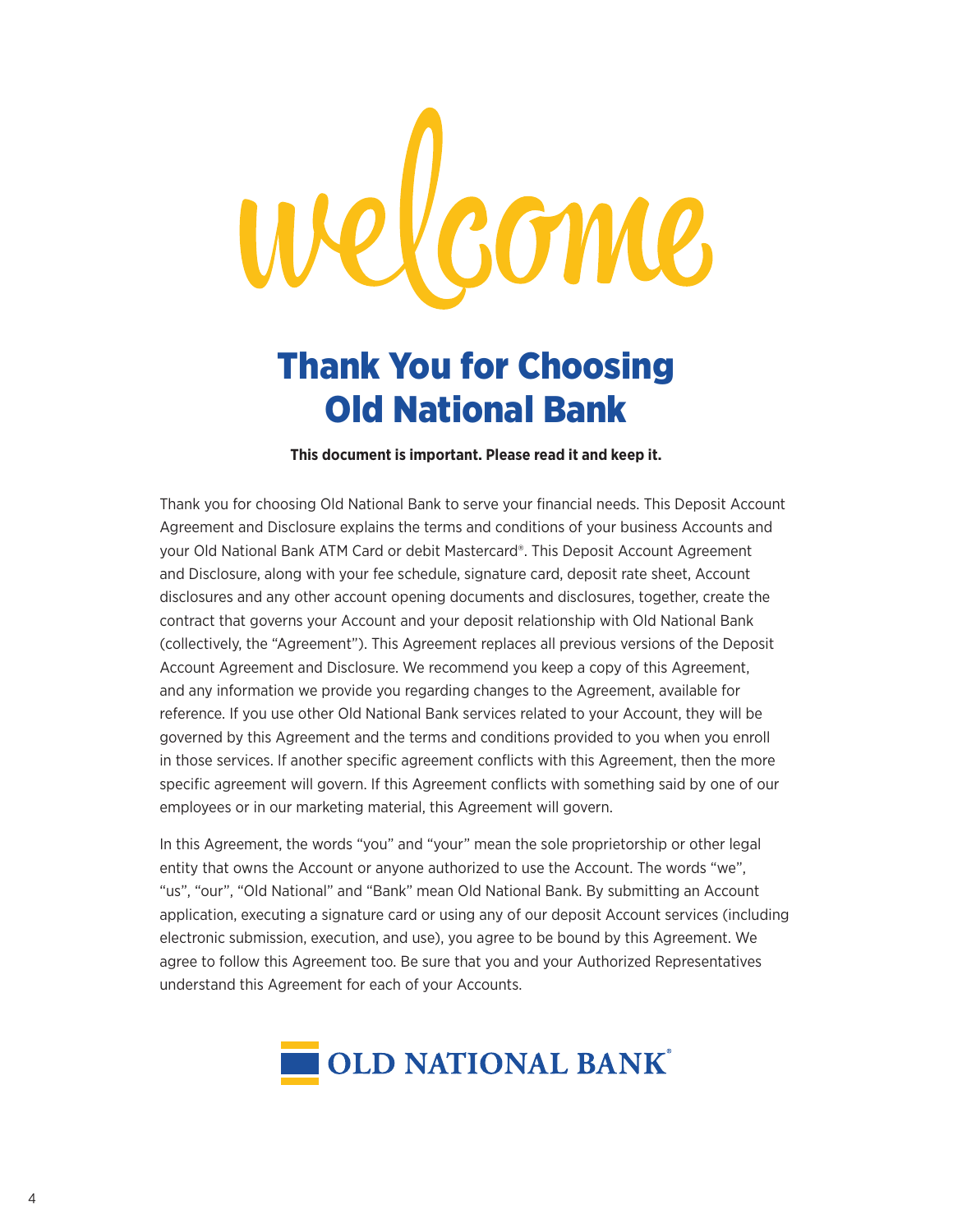# **SECTION 1: DEFINITIONS**

## **Words to Be Familiar With**

Certain words in this Agreement have specific defined meanings and are capitalized when they are used.

**Account:** Any deposit account you have with us for business purposes that is governed by this Agreement, including all checking accounts, savings accounts and money market accounts.

**Applicable Law:** The laws, rules and regulations that apply to your Account, as further described in Section 2.1 (Applicable Law and Rules Governing Your Account) and Section 7.2 (Operating Rules).

**ATM:** An automated teller machine terminal that accepts a Card to perform transactions regarding your Account.

**Available Balance:** The amount of money you have in your Account that is available for you to use, which is updated throughout the Business Day. For more information, please see Section 5.2 (Your Available Balance and the Impact of Pending Transactions and Holds) and Section 6 (Funds Availability Policy).

**Business Day:** Every day is a business day except Saturday, Sunday and federal holidays.

**Card:** This includes every type of non-consumer debit card and ATM card issued by the Bank.

**Collected Balance:** The balance that reflects deposits you have made for which we have actually received credit. For example, when we collect the funds from checks you deposit that are drawn on another bank, your Collected Balance will increase.

**Hold:** When funds are present in your Account but not available for withdrawal. When we place a Hold on funds in your Account, your Available Balance is reduced by the amount of the Hold. For more information about some of the situations where funds may be subject to a Hold, please see Section 2.5 (Restricting Your Account; Blocking or Delaying Transactions), Section 2.9 (Legal Proceedings Involving an Account), Section 5.2 (Your Available Balance and the Impact of Pending Transactions and Holds), Section 6 (Funds Availability Policy), and Section 8.13 (How We Handle Authorization Holds).

**Item:** This is an order, instruction, or authorization to credit or debit an Account. Examples may include checks, drafts, in-person withdrawals or transfers, fees, service charges, Card transactions including purchases, preauthorized electronic funds transfers, digital debit Card payments, ATM withdrawals, Automated Clearing House ("ACH") entries, telephone transfers, automatic loan payments, and online banking and mobile banking transactions, including funds transfers and bill payments.

**Ledger Balance:** This is the balance in your Account as determined at the end of each Business Day after adding all credits and subtracting all debits posted to your Account that day. The Ledger Balance is different than the Available Balance in your Account.

**Overdraft:** This is a negative Available Balance in your Account. An Overdraft occurs when your Available Balance is not enough to cover an Item presented against your Account, but we pay it anyway.

**Returned Item:** A check, electronic payment or other Item that is returned unpaid by the Bank because the Available Balance in your Account is less than the amount of the Item.

# **SECTION 2: GENERAL TERMS APPLICABLE TO ALL BUSINESS ACCOUNTS**

# **2.1. Applicable Law and Rules Governing Your Account**

Old National Bank is a national bank with its main office located in Indiana. To the extent allowed by Applicable Law, all actions relating to your Account, including this Agreement, will be governed by federal laws and regulations and the substantive laws of the State of Indiana without regard to the conflict of law provisions thereof. When federal or Indiana law cannot apply, the laws of the state where your Account is located will govern. Your Account is generally considered to be located in the following state:

- If you opened your Account in person, the state of the branch location where you opened your Account;
- If you opened an Account online or through other remote means and your principal place of business was in a U.S. state where we had branch offices at that time, your Account is maintained in that state; or
- If you opened an Account online or through other remote means but your principal place of business was not located in a U.S. state where we had branch offices at that time, your Account is maintained in Indiana; although in some cases we may transfer your Account to another location in the same state or in a different state.

Your Account is also subject to the Uniform Commercial Code as enacted in the State of Indiana ("UCC") and any agreements entered into by the Bank with other associations or entities that provide clearing and settlement procedures for Items processed by the Bank, including the Federal Reserve and the National Automated Clearing House Association ("NACHA"), all of which are included within the definition of "Applicable Law."

#### **2.2. Fee Schedules and Disclosures**

Your Account is subject to the fees described in the disclosures and fee schedule for your Account. Additionally, enrollment in optional services (such as Treasury Management Services) may result in fees. You agree to pay for all fees applicable to your Account and your deposit relationship with us. We may deduct these fees from your Account, even if that makes your balance negative. The fees and pricing information for your Account is subject to change at any time. By default, most fees will be debited from your Account following the calendar month or statement period in which they were incurred, which is referred to as the analysis period. Some or all of these fees may be offset by the earnings credit on your Account, as applicable. Fees for Overdrafts and Returned Items are treated differently and will be charged when they are incurred, as described in Section 5.3.

#### **2.3. Changes to the Agreement**

Accounts or services can change over time, and we reserve the right to discontinue or make changes to Accounts or services. If we make changes to this Agreement, we will provide you notice if required by Applicable Law (including electronically if you have agreed to such delivery method). If you keep the Account open after the effective date of any changes, you will be deemed to have agreed to the changes.

# **2.4. Communications with You, Including Electronic Communications**

By opening your Account and keeping it open, you agree that telephone calls and other electronic communications that we have with you may be monitored and/or recorded. You also give us and other companies working on our behalf to service your Account your express consent to make informational, servicing and collection calls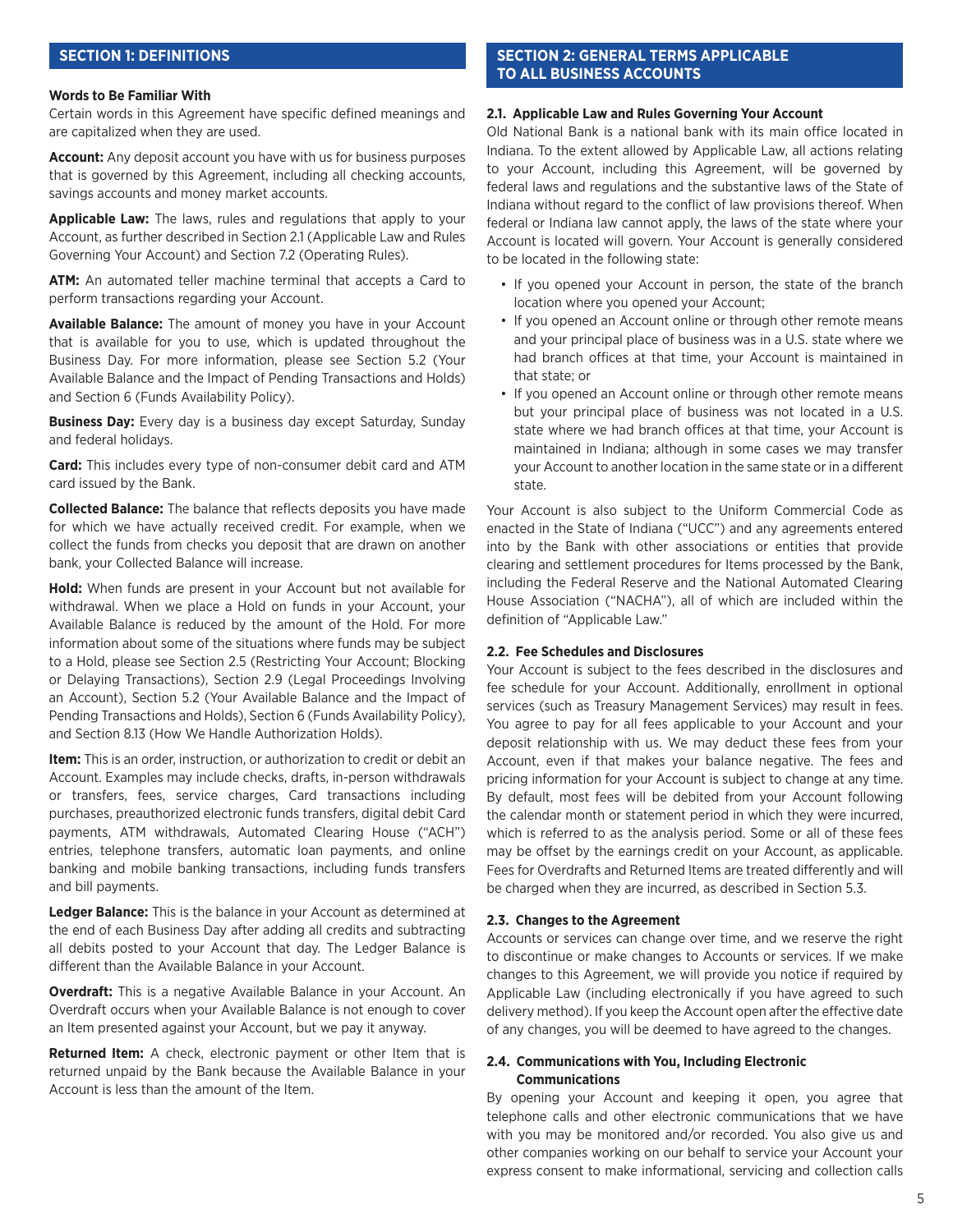and text messages to any phone number you provide while you have an Account with us or any number you have called us from, including calls to mobile phones that could result in usage charges to you. You also agree that we and other companies working on our behalf to service your Account may make calls concerning your Account by using an automatic telephone dialer and leave pre-recorded voice messages. If you give us an email address, you also consent to our contacting you by email. To the extent permitted by Applicable Law, we may deliver communications by electronic means rather than by mail or other means.

#### **2.5. Restricting Your Account; Blocking or Delaying Transactions**

You agree that we may limit access to your Account; decline or prevent any or all transactions to or from your Account; refuse, freeze, reverse, Hold or delay any specific withdrawal, payment or transfer of funds to or from your Account; remove funds from your Account to hold them pending investigation; or close your Account, in order to protect you or us or to comply with Applicable Law, including when:

- Your Account is involved in any legal or administrative proceeding;
- We receive conflicting information or instructions regarding Account ownership, control or activity;
- We suspect that you may be the victim of a fraud, scam or financial exploitation, even though you have authorized the transaction;
- We suspect that any transaction may involve illegal activity or may be fraudulent;
- We are complying in our sole judgment with any Applicable Law or with our policies adopted to assure that we comply with Applicable Law; or
- We reasonably believe that doing so is necessary to avoid Losses or reduce risk to us.

We can close your Account and assign and transfer your Account information to a replacement Account number in our sole discretion, including when there is a change in Account ownership or Authorized Representatives or your Account is reported compromised by you or any other owner or Authorized Representative. If we issue you a replacement Account number, this Agreement will continue to apply to that Account.

You agree that we will have no liability for any action we take hereunder and we may take such action without prior notice except where prohibited by Applicable Law. This paragraph and the actions authorized hereunder shall not be construed as obligating us to conduct transaction monitoring or otherwise detect fraudulent activity with respect to your Account.

# **2.6. Indemnity and Limits of Our Liability**

You agree to indemnify us and hold us harmless from any losses, liabilities, claims, costs, damages, or expenses, including reasonable attorney's fees (collectively, "Losses"), related to your, or your Authorized Representative's, use or maintenance of an Account or any services provided under this Agreement, including your breach of this Agreement. If you ask us to follow instructions that we believe might expose the Bank to Losses or create unreasonable risk, we may refuse to follow your instructions or may require a bond or other protection from you. You agree to reimburse and indemnify the Bank for any Losses arising from or related to us following your instructions or declining to act on your instructions that we reasonably believe do not comply with customary banking practices or Applicable Law, or if your Account becomes involved in legal proceedings or disputes. You agree to reimburse and indemnify us for any Losses we may incur with respect to Overdrafts or Returned Items in connection with your Account.

IN NO EVENT WILL WE BE LIABLE FOR ANY PUNITIVE, INDIRECT, SPECIAL, INCIDENTAL, EXEMPLARY OR CONSEQUENTIAL DAMAGES OR LOST PROFITS OR INCOME, REGARDLESS OF THE FORM OF ACTION AND EVEN IF WE HAVE BEEN ADVISED OR SHOULD HAVE KNOWN OF THE POSSIBILITY OF SUCH DAMAGES OR LOSSES. We will be responsible and liable only for direct damages caused by our gross negligence or willful misconduct. Notwithstanding the foregoing, for "payment orders" which are governed by and subject to UCC Article 4A, the Bank is liable only for interest losses attributable to the Bank's failure to exercise ordinary care resulting in the failure, delay, or improper execution of any payment order as required by UCC Article 4A, which amount shall be calculated by using a rate equal to the average Federal Funds rate for that period.

We are not liable for a clerical error or oversight, or an honest mistake of judgment, or circumstances beyond our reasonable control. If we fail to stop payment on an Item, or pay an Item bearing an unauthorized signature, forged drawer's signature, or forged endorsement or alteration, our liability, if any, shall be limited to the face amount of the Item. We will not be liable to you for any actions taken pursuant to your instructions or for actions authorized or permitted by the terms of this Agreement, even if such actions cause you to incur Losses. To the extent permitted by Applicable Law, we are not liable to you for errors that do not result in financial loss to you.

We are not liable to you for any Losses caused by events beyond our reasonable control, including if such events prevent or delay us in performing our obligations hereunder. Circumstances beyond our reasonable control include, without limitation, emergency conditions; power failure; natural disasters; acts of God; acts of terrorism; global pandemic; legal constraint or government shutdown; strike or stoppage of labor; the breakdown or failure of our equipment, any communication or transmission facilities, or any mail or courier service; suspension of payments by another bank (including a Federal Reserve Bank); or your acts, omissions, negligence or fault.

# **2.7. Insurance**

You agree to pursue all claims you may have under your insurance coverage before making a claim against us in connection with any claim related to your Account. In such circumstance, we will consider your claim only after we have reviewed your insurance company's decision and our liability to you, if any, will be reduced by the amount your insurance company pays you. You agree to provide us with information we reasonably request regarding your insurance including insurance carrier, policy number, policy limits and deductibles.

#### **2.8. Compliance with Laws**

You agree to comply with all Applicable Laws, including U.S. economic sanctions and regulations issued by the Office of Foreign Assets Control ("OFAC"). You are prohibited from processing any illegal transactions through your Account or your relationship with us, including those prohibited under the Unlawful Internet Gambling Enforcement Act, 31 U.S.C. 5361 et seq. You agree to reimburse and indemnify us from any Losses we incur due to any U.S. or foreign government entity seizing, freezing, or otherwise asserting or causing us to assert control over any Account or funds in an Account.

# **2.9. Legal Proceedings Involving an Account**

If the Bank receives any process, subpoena, summons, order, injunction, execution, garnishment, distraint, levy, lien or other legal notice that, in the Bank's opinion, affects an Account, your use of the Account may become restricted. The Bank may, without liability, refuse to honor any Item drawn on your Account and may place a Hold on the Account until the proceeding is disposed of to the Bank's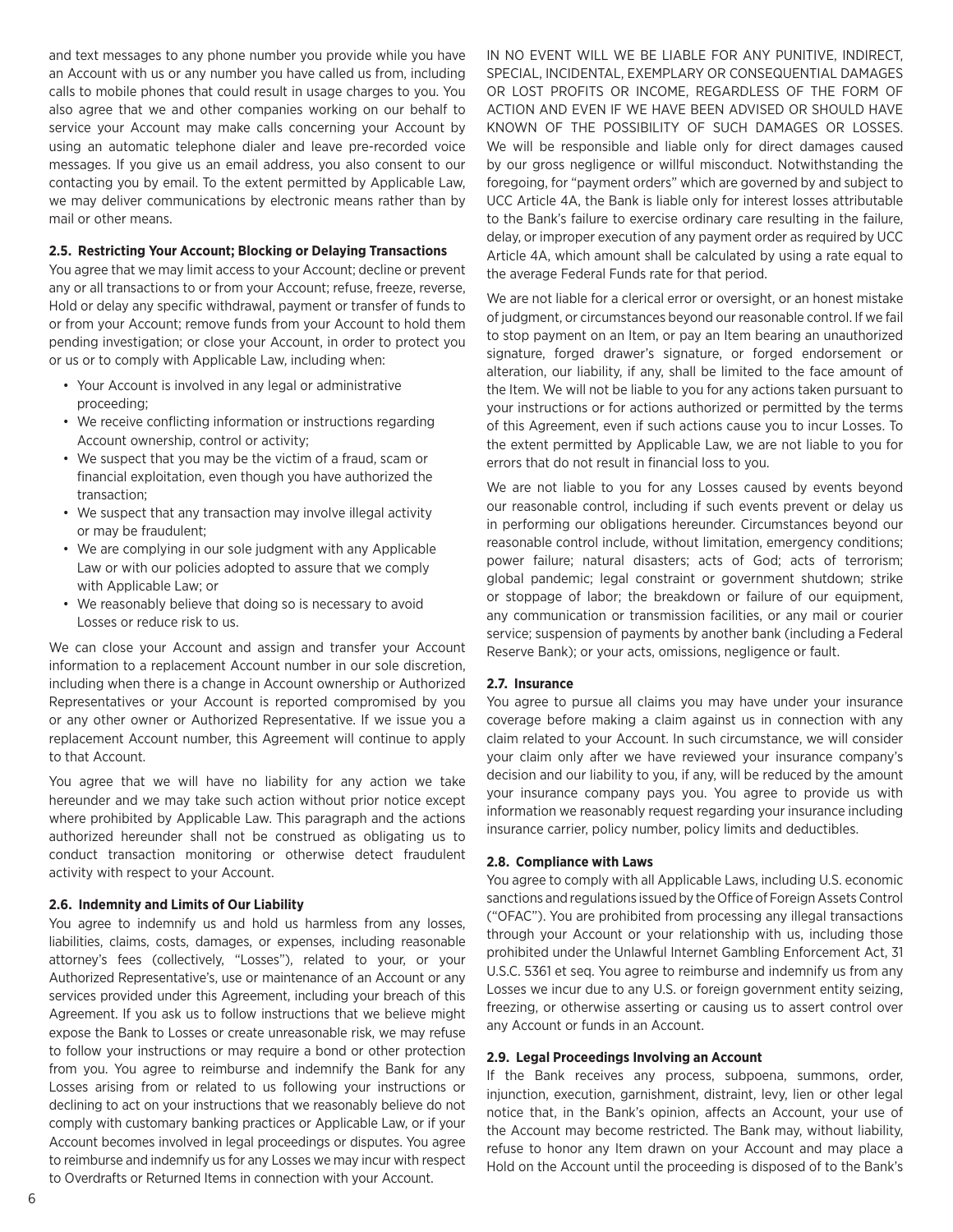satisfaction. Attachments, garnishments, levies and similar orders are subject to the Bank's security interest and right of setoff in the Account and to any fees charged by the Bank for such legal process. Should the Bank be served with a garnishment, levy, or similar order related to your Account, you agree that the Bank's remittance of any amounts pursuant to such order constitutes an authorized withdrawal and the Bank shall not be liable for any damages you incur by reason thereof, provided we acted in good faith. You agree to pay all expenses, including court costs and attorney's fees, incurred by us due to any legal proceeding or dispute affecting or relating to your Account. We may deduct any such expenses from your Account.

#### **2.10. Security Interest and Our Right to Setoff**

You grant us a first priority security interest in all of your Accounts for any indebtedness, loans, advances, Overdrafts and any other obligation or liability you owe to us or any of our affiliates, however arising and whether now existing or hereafter created or acquired, whether direct or indirect, primary or secondary, matured or unmatured, and including all costs and expenses including attorney's fees incurred by us or any of our affiliates related to the foregoing (collectively, "Obligations"). Our security interest will be governed by Article 9 of the UCC. We may, without prior notice except where prohibited by Applicable Law, charge your Account for any Obligations without going through any legal process. We will not be liable for the dishonor of any Items when the dishonor occurs because our setoff against an Account results in an insufficient Available Balance to pay the Item(s). We may exercise our right of setoff and security interest without recourse to other collateral, if any, and even if such action causes you to lose interest, have transactions drawn on your Account returned, incur an early withdrawal penalty or any other consequence. In addition to the rights granted herein, we retain all rights of setoff under Applicable Law. You agree to indemnify and hold us harmless from any claim arising from our exercise of our setoff rights.

### **2.11. Death or Incompetence**

You agree to notify us immediately if any person permitted to transact on your Account dies or is declared legally incompetent by a court. We may continue to honor checks and other Items and instructions on the Account from such person until we have knowledge of the death or incompetent status, receive any documentation we request to verify the death or incompetence, and have a reasonable opportunity to act on that information. We may freeze any Account and prohibit or restrict withdrawals and deposits upon being notified of such death or incompetence until all the obligations according to this Agreement and Applicable Law have been met. We are not required to release funds in an Account until we receive any documentation we reasonably request to verify the death or incompetence and determine who is entitled to transact on the Account. We may comply with court orders and take instructions from court-appointed representatives, guardians or conservators from states other than the state where the Account is maintained or the business is located.

#### **2.12. Dormant and Abandoned Accounts**

Except where prohibited by applicable state law, we will consider an Account to be dormant if there has been no credit or debit activity initiated by you for a period of: (i) twelve (12) months for checking Accounts (including NOW Accounts), and (ii) thirty-six (36) months for savings and money market Accounts. Subject to applicable state law, preauthorized and automatic recurring deposits or withdrawals may not be considered credit or debit activity for purposes of determining whether an Account is dormant if established prior to the applicable dormancy periods. We will charge a dormant fee on the Account until it becomes active again or is closed unless prohibited by applicable

state law. Please review the fee schedule for your Account for more information on fees. We reserve the right not to send statements on Accounts we consider inactive or dormant.

Each state has laws that govern when deposit accounts are considered abandoned and when we are required to send a depositor's funds to the state as unclaimed property. You agree that your Account will stop earning interest once it is presumed abandoned in accordance with Applicable Law, and we will transfer the Collected Balance of your Account to the state as unclaimed property and have no further liability to you for such funds.

## **2.13. Closing the Account**

You can close your Account at any time for any reason by giving us written notice, provided all fees have been paid and all Items have been paid or collected. We can also close your Account at any time for any reason, and without notice to you unless required by Applicable Law. We may charge you a fee if your Account is closed within 180 days of being opened. We may also charge you a fee if we choose to close your Account because it has a negative balance. See the fee schedule for your Account for details. If your Account is closed before interest is credited, you will not receive the accrued interest. Any Items received after your Account is closed will be returned unpaid. Any withdrawal that reduces the balance in an Account to zero may automatically close that Account. We are not liable for any check, withdrawal or other Item presented after an Account is closed, but we may reopen your Account if we receive a deposit or to process trailing activity for our accounting purposes. If your Collected Balance is insufficient to pay fees and any other amounts owed to us, you will continue to be liable to us for such amounts until they are paid in full. We have the right to advise credit bureaus if your Account is closed for misuse and this may be reflected in your credit report. In addition, we reserve the right to change your Account type at any time and will provide prior notice if required by Applicable Law. The provisions of this Agreement which by their nature are intended to be binding after your Account is closed shall remain binding between you and us, including but not limited to indemnification obligations and limitations on liability.

#### **2.14. FDIC Insurance Coverage for Accounts**

Products eligible for FDIC insurance coverage include checking, savings, and money market Accounts and CDs. Products not eligible for FDIC insurance coverage include mutual funds, stocks, bonds, repurchase agreements, and investments purchased through an insured bank. Funds that are swept from an Account that is eligible for insurance into an Account that is not eligible for insurance are not insured by the FDIC. For more information about FDIC insurance coverage of Accounts, visit **www.fdic.gov**.

If you have opened an Account on behalf of the beneficial owner(s) of the funds in the Account (for example, as an agent, nominee, guardian, executor, custodian or in some other capacity for the benefit of others), the Account may be eligible for "pass-through" deposit insurance from the FDIC. This means the Account could qualify for more than the standard maximum deposit insurance amount. For such Accounts, in order for us to comply with §370.5(a) of the FDIC's Rules and Regulations, if the Account has transactional features (such as check writing capability and/or the use of debit Cards), you must agree to provide a record of the interests of the beneficial owner(s) in accordance with the FDIC's requirements as specified below. Following these procedures may minimize the delay that these beneficial owner(s) may face when accessing their FDIC-insured funds in the event the Bank fails. Section 370 of the FDIC's Rules and Regulations can be accessed on the FDIC's website at **www.fdic.gov/regulations/ laws/rules/2000-9200.html**.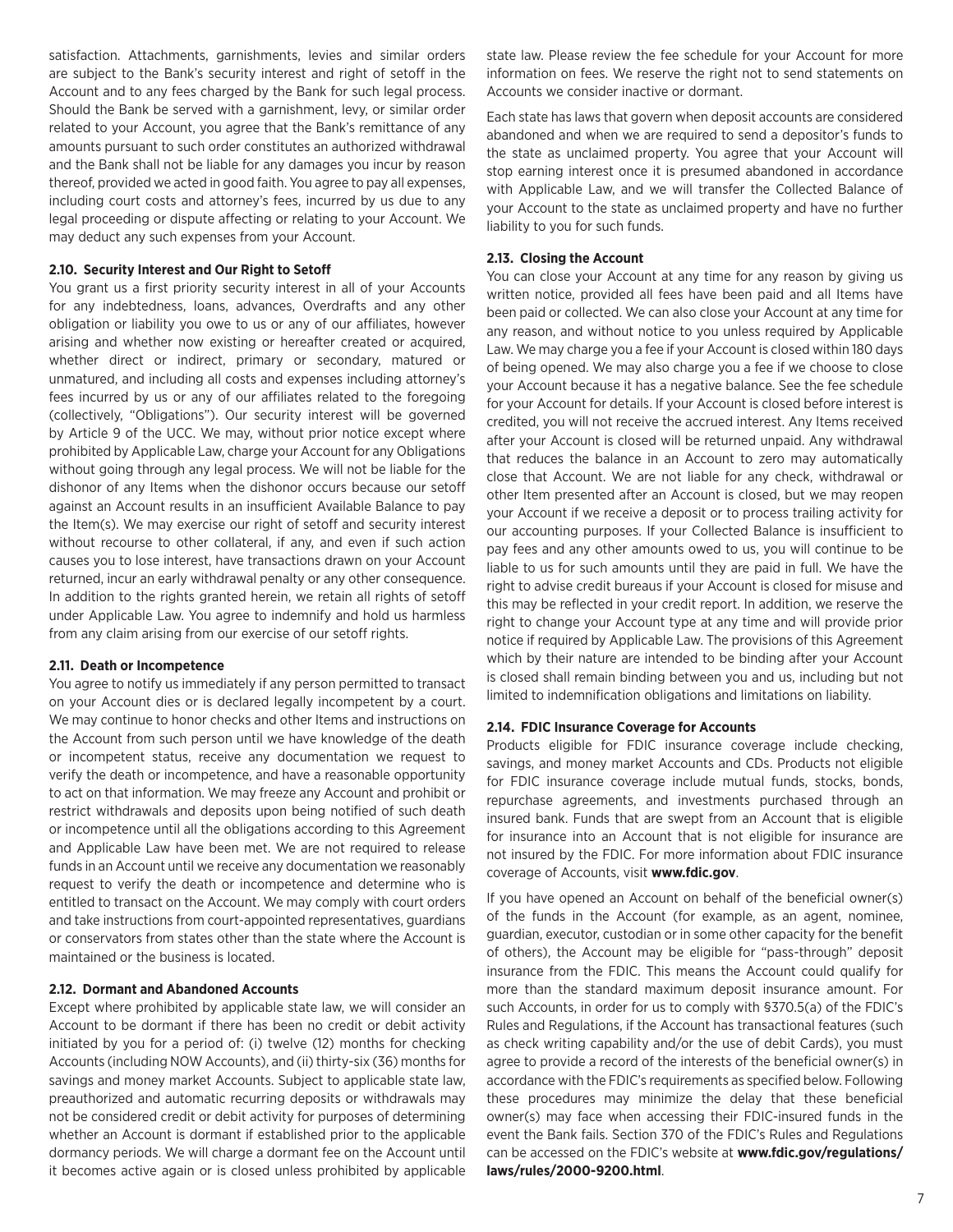The FDIC has published a guide that describes the process to follow and the information you will need to provide in the event the Bank fails. The guide sets forth the FDIC's expectations for demonstrating eligibility for pass-through deposit insurance coverage for deposit accounts, including those with transactional features. The guide also describes the records you should keep on the beneficial owner(s) of the funds and the format in which to provide the records to the FDIC in the event the Bank fails. The relevant portion of the guide can be accessed on the FDIC's website at **www.fdic.gov/deposit/deposits/ brokers/part-370-appendix.html**. You agree to cooperate fully with us and the FDIC in connection with determining the insured status of funds in such Accounts at any time. In the event the Bank fails and the FDIC is appointed as its receiver, you agree to provide the FDIC with the information described above in the required format within twentyfour (24) hours of the Bank's failure for all Accounts with transactional features and any other Accounts to which you need rapid access. As soon as the FDIC is appointed, a Hold or freeze may be placed on your Account so that the FDIC can conduct the deposit insurance determination. That Hold or freeze will not be released until the FDIC obtains the information required to enable the FDIC to calculate the deposit insurance. You understand and agree that your failure to provide the required information to the FDIC may result in a delay in receipt of insured funds by the beneficial owner(s) and legal claims against you from the beneficial owner(s). This Agreement survives after the FDIC is appointed as our receiver, and as a result, the FDIC shall be entitled to enforce the terms of this section.

## **2.15. Sub-Accounts Related to Checking Accounts**

For accounting purposes, each checking Account may consist of two (2) sub-Accounts: a transaction sub-Account to which all financial transactions are posted, and a holding sub-Account into which Available Balances above preset levels are transferred daily. We may transfer funds between these sub-Accounts for our internal accounting records. Both sub-Accounts are treated as a single Account for purposes of your deposits, withdrawals, access and information, tax reporting, fees, FDIC insurance coverage, and payment of interest (if applicable).

#### **2.16. Waiver or Delay of Rights; Severability**

We may delay or waive our rights under any provision of this Agreement at any time in our sole discretion. Any delay or waiver of our rights applies only to the specific instance on that occasion and does not affect our future rights in any way. Except as described in the Arbitration Agreement in Section 9.6, if any provision of this Agreement is determined to be unenforceable, invalid or illegal, the provision will nonetheless be enforced to the fullest extent permitted under Applicable Law and the remainder of that provision will no longer be considered part of this Agreement. All other provisions will remain in full force and effect.

#### **2.17. Section Headings**

Section headings in this Agreement are for convenience or reference only, and shall not govern the interpretation of any provisions of this Agreement.

# **SECTION 3: ACCOUNT OWNERSHIP**

#### **3.1. Identifying Our Clients at Account Opening**

To help the government fight the funding of terrorism and money laundering activities, federal law requires all financial institutions to obtain, verify and record information that identifies each person (whether an individual or organization) who opens an Account.

To open an Account, you must provide us with certain information and documents that will help us identify the Account owner and Authorized Representatives, including your name, your business name, business address and Taxpayer Identification Number ("TIN"), which is your Employer Identification Number ("EIN") for business entities or Social Security Number ("SSN") for sole proprietorships. You agree that we may seek information about you from third parties to confirm your identity and for other Account-related purposes. We may also ask for documents to verify your business existence, such as a certificate of good standing or similar identifying documents. We will also ask for names, addresses, dates of birth and any other information that will allow us to identify you, your owners, and Authorized Representatives. We may also ask to see your driver's license or other identifying documents. We may, from time to time, require that you provide additional documentation to us to verify your identity, the authority of your Authorized Representatives, the nature and purpose of that relationship and other matters relating to your Account.

#### **3.2. Taxpayer Identification Number; Backup Withholding**

You agree to provide us with your TIN (EIN or SSN, as applicable). When you execute and/or provide us an Account opening form or a signature card, resolutions, or other documentation required by the Bank, or otherwise submit an Account application, you certify that the TIN you provided is correct and you are not subject to backup withholding. If you refuse to provide your TIN, we may suspend or terminate your Account. We must report interest payments we make to you of \$10.00 or more in a year to the Internal Revenue Service ("IRS"). Reportable interest payments include dividends, interest and bonus payments. If you do not certify the correct TIN on your Account, we are required to withhold and pay to the IRS a percentage of the interest earned on your Account. This is called backup withholding. We may also be required to begin backup withholding on your Account if the IRS informs us that you supplied an incorrect TIN or that you underreported your interest income. If the Account owner is a sole proprietorship, upon your death we must be provided with the estate's, or successor's, TIN or we may either stop paying interest effective on the date of your death or withhold a portion of such interest.

#### **3.3. Verifying Client Information**

You agree that we may verify information provided by you by any necessary means, including obtaining and reviewing a credit report from a credit reporting agency.

#### **3.4. Cash Transaction Reporting**

All financial institutions must gather and report information on certain types of cash transactions to help law enforcement agencies detect illegal activities. We must refuse to handle a transaction if you do not provide us with the information required to complete the report.

# **3.5. Account Ownership; Persons Permitted to Transact on the Account**

#### **(a) Authorized Representatives**

The forms we may require you to execute when you open an Account include Account resolutions, a signature card and other documents that establish the authority of the persons authorized to access and transact on your Accounts ("Authorized Representatives"), including any person identified as your agent and any other person acting with actual or apparent authority to transact business on your behalf. You may designate one or more Authorized Representatives to conduct transactions on your behalf. We may refuse to accept an Authorized Representative or require additional information and documents related to your Authorized Representatives at any time. Once you designate an Authorized Representative, that person is authorized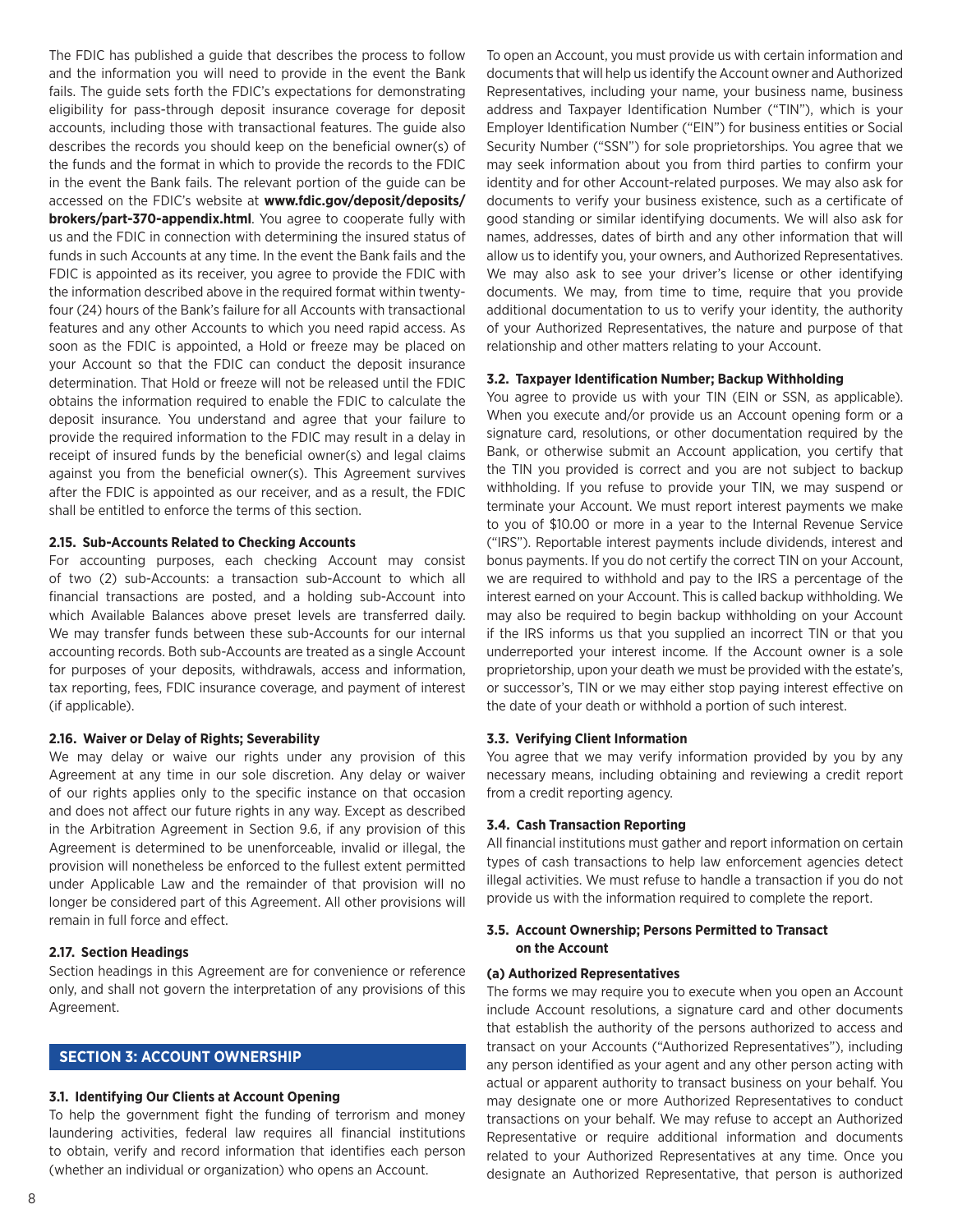to make deposits, withdrawals, give instructions to the Bank, close the Account, sign any agreements or documents relating to the Account and do anything else involving the Account, and you agree to indemnify and hold the Bank harmless from any Losses in connection with any of the foregoing acts by an Authorized Representative. The Bank has no obligation to monitor transactions to determine that they are made on your behalf. You are responsible for all transactions of the Authorized Representatives and for ensuring that all Authorized Representatives have reviewed this Agreement. We may communicate information about your Account to any Authorized Representative, and will view communications from any Authorized Representative as a communication from you.

You may terminate the authorization of an Authorized Representative by notifying the Bank in writing and providing any supporting information or documents that we request. The Bank may continue to honor the transactions and instructions of any Authorized Representative until we receive proper notice and documentation that their authority has been terminated and have had a reasonable opportunity to act on it. Unless otherwise required by Applicable Law, the Bank is not responsible for any Losses incurred in connection with a change in Authorized Representatives: (i) if you fail to timely notify us or provide any documentation that we require; or (ii) before we have had a reasonable opportunity to implement the change in our systems.

# **(b) Trustee and Other Fiduciary Accounts**

These Accounts are held by one or more people who have been entrusted with the funds and are authorized to act for the benefit of another person, sometimes called the beneficiary, pursuant to a written trust agreement, court order or other authority. We will not advise you as to any legal, regulatory or other fiduciary obligations you may have and we will not monitor in any way your exercise of fiduciary powers and duties. We have no duty or agreement to monitor the application of any assets held for the Account or delivered on your direction to ensure that you are acting for the benefit of the beneficiaries. The relationship between you and the Bank is one of debtor/creditor, not fiduciary, even if the Account is titled as a "fiduciary" Account with that role being played by you. We will not provide periodic statements or annual summaries to anyone other than you, including anyone holding a beneficial interest in the Account, nor will we provide additional information you may be required to provide under Applicable Law or court order, or to any auditor, court or government agency.

If you are a trustee or other fiduciary, you represent and warrant that: (i) you are a legally appointed and acting fiduciary; (ii) you have full power and authority to make this Agreement (including all requisite authorizations, waivers and consents) and to take all actions provided for in this Agreement with respect to the Account; (iii) the terms of this Agreement do not violate any provision of any statute, governing instrument, court order or other document governing your authority and actions; and (iv) if the Account is for a trust, the trust is a domestic United States trust. We have no duty or obligation to verify or update any of your powers or authorities or to receive copies of any statute, governing instrument, court order or other documentation evidencing such powers and authorities. You will notify us in writing if and when there is any change to your powers and authorities, provided your authority will change only after we have had a reasonable opportunity to act. If permitted by the statute, governing instrument, court order or other document granting your powers and authorities, you may delegate your powers and authorities, as may be limited by us in our sole discretion, to a third party acting as your agent. We may limit the powers and authorities you may delegate to an agent and we may limit you to only one (1) agent. Any such delegation must be in a form

satisfactory to us, indemnify and hold us harmless from and against any actions we have taken or your agent has taken regarding your Account, and be evidenced on our records.

In addition to your indemnification obligations elsewhere in this Agreement, you agree to indemnify and hold us harmless for refusing to pay or release funds when the refusal is based on the failure of the person requesting the withdrawal to provide documents or authorizations requested by us. You also agree to release and indemnify us for any claim arising from: (i) any representation or warranty made to us by you that is, false, incorrect, or incomplete; (ii) any direction given by you or your agent to us for payment or otherwise, or (iii) any participation by us in any breach of fiduciary duty by you or your agent. You agree to pay the expenses, including reasonable attorney's fees, and costs of enforcing this right of indemnification.

## **(c) Power of Attorney**

If you wish to appoint an agent to conduct transactions on your behalf, you must have your agent execute the signature card in that capacity and/or provide us with a Power of Attorney ("POA") in a form we agree to accept. We reserve the right to refuse to honor any POA, and you agree that we are authorized but not required to honor a POA. A durable POA lasts until your death or until the death of the agent. If the POA is not durable, it may be revoked when you become incompetent or upon such other conditions as provided in the POA. We may continue to honor the transactions of the agent until we receive written notice that you have revoked the POA or of the death of the Account owner, and we have had a reasonable opportunity to act on the notice. You agree to hold us harmless for any Losses you may incur as a result of our following instructions given by your agent acting under a POA.

#### **3.6. Business Purpose Account**

All Accounts opened as a sole proprietor, association, organization, partnership, LLC or corporation, or a fiduciary (such as an escrow) Account opened in a business capacity, will be treated as a business Account. You agree not to use these Accounts for personal, family or household purposes.

#### **3.7. Disputed Ownership**

If the ownership or signing authority on an Account is in dispute for any reason, including but not limited to conflicts between Account owners or a lost or destroyed signature card, the Bank reserves the right to take action, including, but not limited to, instituting legal proceedings; freezing or placing a Hold on the Account until such time as the dispute is resolved to our satisfaction; continuing to rely on our current signature cards and/or Account ownership information in our records; or honoring the competing claim upon receipt of evidence we deem satisfactory in our sole discretion. The Bank will not be liable for actions taken pursuant to this paragraph or for any costs or fees you may incur due to any delay.

#### **3.8. Non-Transferability of an Account**

Accounts are non-transferable except as otherwise agreed by the Bank in writing. Any request to change your Account ownership, beneficiaries, agents or other Account information will not be effective unless the Bank has agreed to the change, received all documentation it requires, and had reasonable time to act upon your request, and we will not be liable for any Losses you may incur related to your requested change before it has taken effect. No sale, transfer, assignment, pledge or similar disposition of funds in any Account will be recognized by the Bank without our prior written approval. You understand that any assignment or pledge of your Account is subject to our prior security interest and right to setoff. The Bank may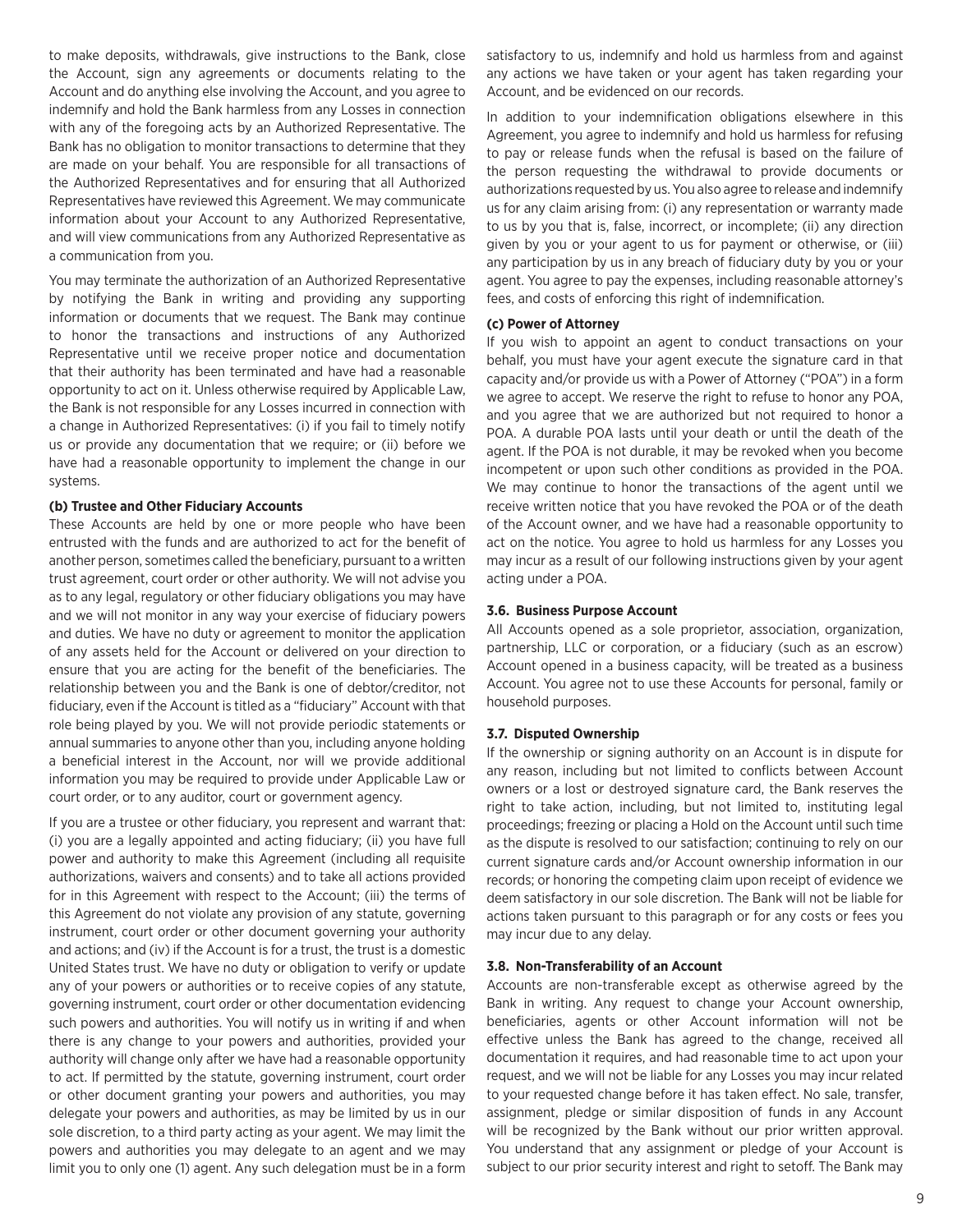assign its rights and obligations under this Agreement, including your Account, without your consent.

# **3.9. Client Information; Records**

You agree to notify us immediately if your Account information changes, including your name, address, email address, phone number, or TIN (EIN or SSN). We are authorized to rely on the Account information contained in our records unless and until you notify us that such information has changed. In the event we are unable to produce a record of a document relating to your Account or there is a conflict between your records and our records, you agree that our records will be deemed conclusive.

# **3.10. Account Notices; Change of Address**

All statements, notices and other communications and writings given by the Bank in connection with an Account or this Agreement (collectively, "Notices") shall be deemed given when sent to the address we have on record for the Account or to such address designated by any Account owner or Authorized Representative. If you have agreed to electronic delivery, we may provide Notices to you by email, posting on our website, or such other electronic methods as permitted under Applicable Law. We are not responsible for Notices lost while not in our possession (e.g., lost in the mail or by you after delivery). We may change your mailing address in our records and send Notices to that new address if the U.S. Postal Service or any of its agents tell us that your address has changed. We will charge you a fee if any Notices we send to you are returned as undeliverable; see the fee schedule for your Account for details. In such instances, you agree that we may discontinue sending Notices to you and the information contained in all Notices will be deemed available to you on the date they would have been mailed or otherwise delivered to you and will be binding on you as of the effective date set forth therein. You agree that the procedures described herein are an acceptable method of delivery of Notices to you and you will indemnify and hold us harmless for following these procedures.

# **SECTION 4: DEPOSITS AND WITHDRAWALS**

# **4.1. Deposits to Your Old National Account**

You may make deposits to your Account in person, by mail, night depository, at select ATMs, electronic funds transfer, mobile banking, online banking, direct deposit, or such other deposit methods as we may make available from time to time. Other deposit options are also available through the Bank's Treasury Management Services. The Bank is not liable for deposits sent through the mail or made by night depository until the deposit is actually received, processed and recorded. You agree not to send cash in the mail.

We specifically reserve the right to refuse, limit or return all or any part of your deposit. All Items accepted for deposit or collection are credited to your Account subject to final payment and receipt of proceeds by us. This means that until we have actually received the funds or until such Items become final under Applicable Law, a deposit Item can be returned and charged back to your Account even if this causes your Account to become overdrawn. We can also accept an Item on a collection basis, which means we will not add funds to your Account until we have actually been paid for the Item (which may take several weeks). We are not liable for any Losses caused by the negligence or failure of our agents, correspondents, or other banks while the Item is in their custody or in transit. We are not responsible for Items lost or delayed in the collection process. If there are special fees for collecting your deposit, you agree to pay them.

If you deposit a check, draft, bond, coupon or other non-cash Item, we have the right to receive payment for it and credit it to your Account before we make the money available to you. This type of deposit is cleared when we present it to the bank on which it is drawn and that bank pays us its value. We may credit a deposit to your Account based solely on the Account number listed on the deposit slip or other instruction, even if the name on the deposit slip or other instruction differs from the name on the Account. If you fail to properly identify the Account into which a deposit is made or intended to be made, you are responsible for any Losses caused by such failure.

# **4.2. Withdrawals from Your Old National Account**

Subject to the limitations set forth in this Agreement, you may make withdrawals from your Account in any manner permitted by the Bank for the type of Account that you have opened. We may debit your Account on the day an Item is presented by electronic or other means or at an earlier time based on notification received by us that such Item drawn on your Account has been deposited for collection in another financial institution or is intended to be deposited for collection for anticipated purchases or prearranged reservations or charges including, but not limited to, restaurants, hotels, travel or rental car charges reserved or incurred.

# **4.3. Endorsements**

We reserve the right to require your endorsement prior to accepting any check. We may also accept and process any check deposited to your Account without your endorsement and process the check as if you had endorsed it. You authorize us to supply missing endorsements, and you warrant that all endorsements are genuine. You agree to reimburse us for any Losses we incur as a result of your failure to properly endorse any check. Your endorsement, and the endorsement of any prior endorser, must appear on the back of a check within the first 1-1/2 inches of the trailing edge of the check. The trailing edge is the left side of the check when looking at it from the front. All checks deposited to your Account should be endorsed payable to the order of Old National Bank for deposit only, followed by your signature and Account number. You agree to reimburse and hold us harmless for any Losses resulting from your failure to comply with these endorsement standards, from any illegible endorsements, and from any marks or writing entered on the back of a check that obscured or interfered with a bank's endorsement or caused delays in processing or returning the check.

# **4.4. Deposit Reconciliation**

The amount of your deposit is based on your deposit slip or the amount provided to us when the deposit is made. We may verify the accuracy of your deposit amount, but we reserve the right not to do so in every case. If we determine that the deposit amount is incorrect, we may adjust (credit or debit) your Account for any discrepancy, but we reserve the right not to do so if the discrepancy is less than our standard adjustment amount. We may change our standard adjustment amount from time to time without notice to you. In the event we identify a discrepancy and adjust your Account, the adjustment may not occur on the same Business Day. Adjustments will be reflected on your Account statement and we may also notify you separately.

# **4.5. Reporting Errors and Unauthorized Transactions**

You agree to carefully examine and reconcile your Account statements. You must notify us in writing of any discrepancies or errors in your statement, or any unauthorized signature or alteration on your checks, within thirty (30) calendar days after we mail a statement or otherwise make a statement available. You understand that your original checks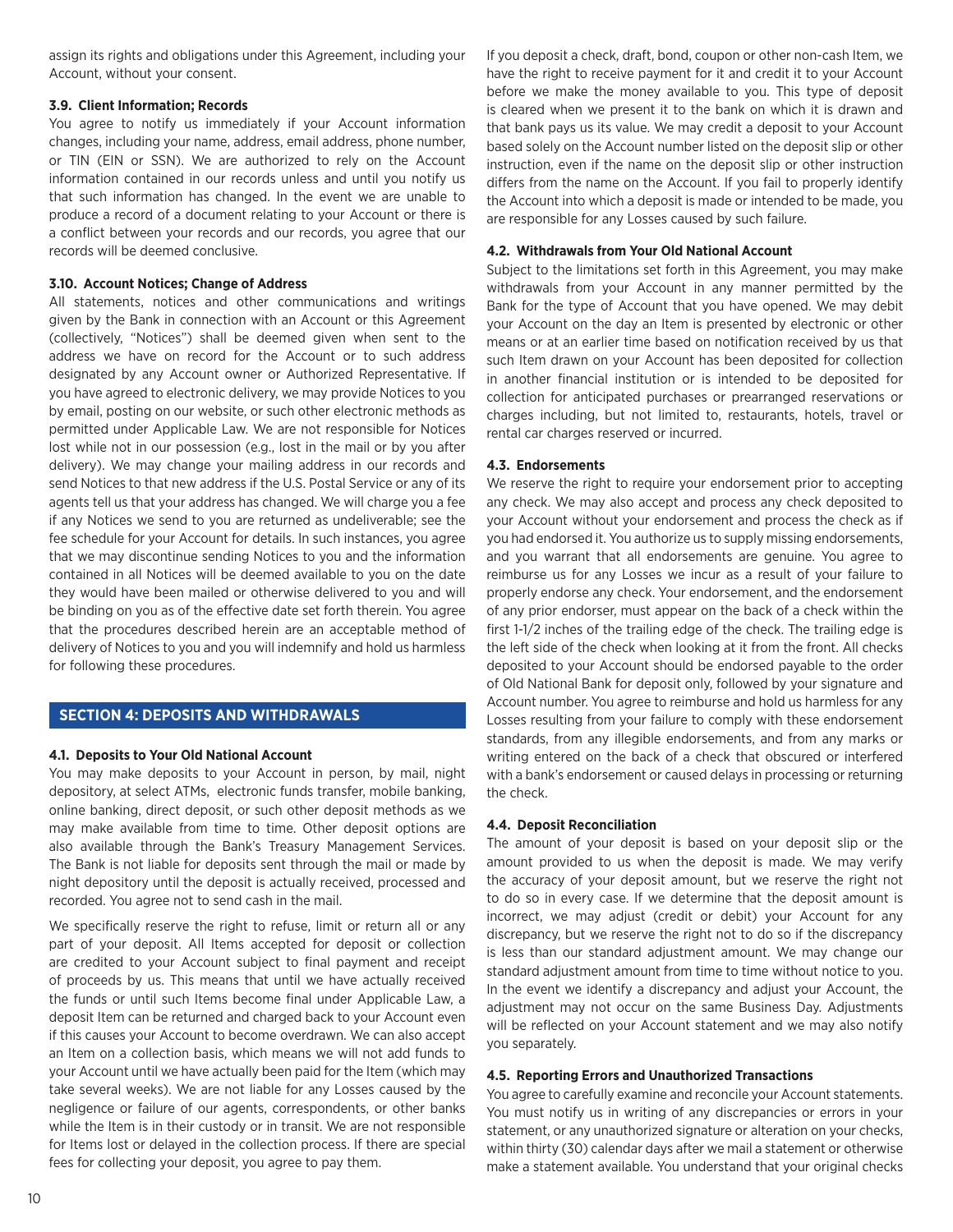will not be returned to you with your statement and you agree that our retention of checks does not alter or waive your responsibility to examine your statements or change the time limits for notifying us of any errors. You can notify us of any discrepancies, errors or unauthorized transactions by calling us at **1-800-731-2265** or writing to us at Old National Bank, P.O. Box 718, One Main Street, Evansville, IN 47705-0718. You must also notify us within thirty (30) calendar days if you fail to receive a scheduled statement. You agree that we will not be liable if: (i) you did not exercise ordinary care in examining your statement; (ii) we did not receive timely notice of a discrepancy, error or unauthorized transaction; or (iii) the Items were forged, counterfeited or altered in a manner such that a reasonable person could not detect it. In addition, if you fail to report an unauthorized transaction within thirty (30) calendar days as provided herein, we will not be liable to you for any subsequent unauthorized transactions on your Account by the same person.

Please note the time period in which you must notify us if your statement shows an unauthorized transaction may be shorter if the transaction is related to an ACH entry (see Section 7.11 (ACH Entries; Returns)), a wire transfer (as provided in the applicable wire agreement or service terms) or any Treasury Management Services (as provided in the applicable services agreement).

Since you are in the best position to prevent and discover an unauthorized transaction or error, you also agree that regardless of lack of care by us, if you do not notify us in writing within thirty (30) calendar days after we mail your first statement containing an unauthorized signature or alteration, you are precluded from asserting against us, and we will not be liable for, any unauthorized signatures or alterations contained in the first statement and all subsequent statements. The notice requirements described herein do not limit our rights to attempt to collect on unauthorized or altered checks from other banks, clearing organizations, or other parties or otherwise attempt recovery from any party.

For any other Account problem, you must notify us in writing within sixty (60) calendar days after we mail a statement or otherwise make a statement available or you are precluded from asserting against us, and we will not be liable for, the problem.

#### **4.6. Prior Notice of Withdrawal May Be Required for Interest-Bearing Accounts**

Although we usually pay withdrawals or checks without notice, the Bank retains the right to require at least seven (7) calendar days' written notice before any withdrawal of funds that have been deposited into an interest-bearing checking, savings, or money market Account. If we tell you that we require seven (7) calendar days' written notice, we will not pay your funds until the notice period expires.

# **4.7. Stop Payment Orders**

If you do not want us to pay a check you have issued, you can request us to stop payment of that check. Any Authorized Representative may order us to stop payment on a check and we will charge a fee. See the fee schedule applicable to your Account for details. Your stop payment order must include your Account number, the number and date of your check, the amount, and the name of the payee. We are not responsible for stop payment orders with incorrect or incomplete information. If you make your stop payment order orally and do not confirm it in writing within fourteen (14) calendar days, we may not continue to honor it.

Our acceptance of a stop payment order will not constitute a representation that the Item has not already been paid or that the Bank has had a reasonable opportunity to act upon the order. Your stop payment order will take effect only after we receive all required documents from you, we verify that the check is unpaid, we record it on your Account, and we have had sufficient time to notify the impacted areas of the Bank (which may take several days), and we will not be liable if we pay the check or for any related Losses you incur before the stop payment order has taken effect. We cannot stop payment on a check we have already cashed or a deposited check where the funds have already been withdrawn. You may not stop payment on money orders issued by the Bank or on official, certified, cashier's, or teller's checks issued by the Bank. In addition, you may not stop payment on checks governed by separate agreement, such as a check guaranty agreement.

Your stop payment order will be effective for six (6) months, and can be renewed for six (6) more months for an additional fee. We have no obligation to notify you when your stop payment order expires. If you want to release a stop payment order, you must tell us in writing. If the check is presented for payment after a stop payment order expires, we may pay the check. In some cases, we may pay a check even if a stop payment order is in effect. For example, if we or another person or entity becomes a "holder in due course" of a check that you ask us to stop, we may still pay the check.

When you place a stop payment order, you agree to indemnify us for all Losses we incur due to our refusal to pay the Item. You assign to us all rights against the payee or any other holder of the check. You agree to cooperate with us in any legal actions that we may take against these parties. Applicable Law may permit other limitations on our obligation to stop payments. Refer to Section 7 (Electronic Funds Transfers) for how to place a stop payment on electronic payments.

#### **4.8. Return Deposited Items (Chargebacks)**

If we accept any Item for deposit to your Account and it is later returned to the Bank unpaid (a "Chargeback"), we will charge you a fee and debit your Account for the amount of the Chargeback. If a Chargeback causes an Overdraft on your Account, we will also charge you a fee for the Overdraft. See the fee schedule for your Account for details regarding these fees.

#### **4.9. Remotely Created Checks (Demand Drafts)**

If you deposit a demand draft (a check that does not bear the maker's signature) in your Account, you warrant that the maker authorized its creation and you authorize the Bank to process it for payment. At our discretion we may accept the demand draft for deposit, refuse to accept the demand draft or accept it as a conditional deposit until the amount is collected by the Bank, in which case our Funds Availability Policy (see Section 6 of this Agreement) will not apply. You agree to pay all costs incurred by the Bank by depositing the demand draft in your Account. We reserve the right to charge any of your Accounts in the event a warranty claim is made pursuant to Regulation CC relating to a remotely created check that you present to us.

#### **4.10. Check Cashing**

We will not cash checks payable to business Accounts. We may also refuse, and you agree it will not be a wrongful dishonor to refuse, to cash a check, draft or other order for the payment of money drawn on your Account payable to a non-Bank client. If we cash such an Item, we may charge a fee to the non-Bank client and require them to provide us with identification acceptable to us.

#### **4.11. Facsimile Signatures and Signature Devices**

We may honor or refuse to honor checks drawn by means of a Signature Device in our sole discretion. A "Signature Device" includes any automatic check-writing service that operates through the use of a personal computer, a facsimile signature or stamp, and any other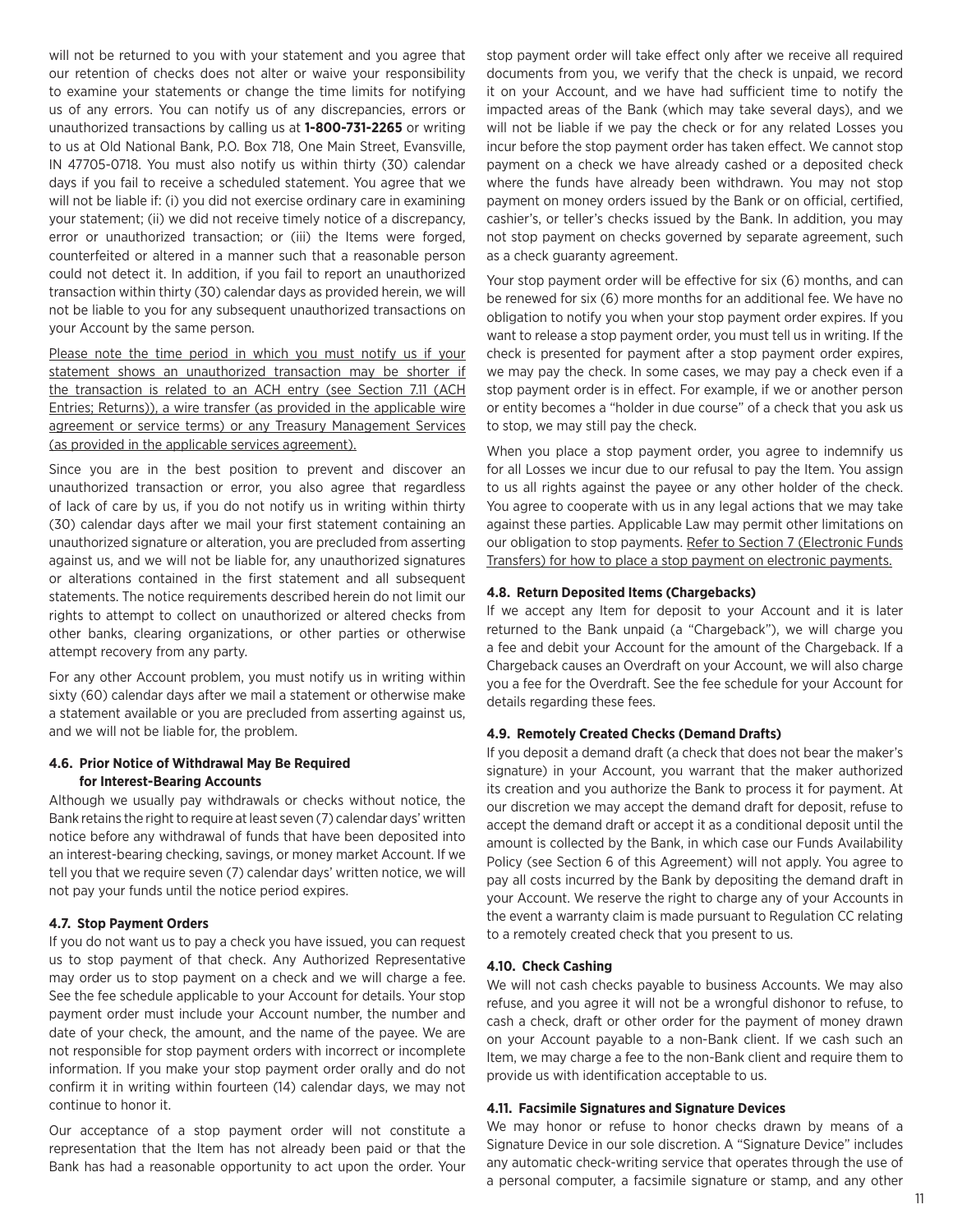method of affixing a signature on a check by mechanical, digital or other electronic means. You agree that if you utilize a Signature Device, you shall have the sole responsibility for maintaining its security and bear the entire risk of unauthorized use of any such Signature Device whether or not you are negligent. You authorize us to accept and pay any check drawn by means of a Signature Device as though you had signed your own name to such check, even if the Signature Device was used without your authority and regardless of to whom such check is drawn or made payable.

We may require original signatures signed on paper by the person named in the document or we may accept signatures by facsimile, PDF or other electronic means ("Electronic Signatures") on any documents submitted in connection with your Account. If we accept an Electronic Signature, you agree that we are authorized to rely upon and accept as genuine any such signature without any duty to determine the genuineness thereof or whether or not the affixing of such a signature has been authorized by you or the person whose name is so affixed. You agree that you will bear the risk of any unauthorized Electronic Signature.

In addition to your indemnification obligations elsewhere in this Agreement, you further agree to indemnify and hold us harmless from and against any and all Losses that we may suffer or incur as a result of the unlawful use, unauthorized use or misuse by any person of a Signature Device or Electronic Signature in connection with your Account.

# **4.12. Checks and Forms**

All checks, withdrawal forms, deposit slips and transfer instructions used in connection with your Account must be on forms obtained through or approved by us. We are not responsible for Losses or delays that result from improper printing on checks or other documents you obtain through someone else. We may refuse to accept for deposit or pay checks we cannot process using our standard equipment.

You agree to protect your checks and other Account forms from theft and unauthorized use, and to notify us immediately if you become aware that any checks or forms are lost or stolen. You are responsible and hold us harmless for any Losses you suffer if: (i) a check you issue or deposit you make is returned, (ii) processing of a check is delayed as a result of any writing or marking that you or a prior endorser place on the front or back of the check, (iii) there is improper printing on a check, (iv) you fail to maintain adequate safeguards against unauthorized use, or (v) you fail to issue checks in a manner so as to prevent unauthorized completion, alteration or addition.

# **4.13. Postdated, Stale and Conditional Checks**

You agree that when you write a check, you will not date the check in the future (a postdated check). We reserve the right, without prior notice to you, to pay or not pay a postdated check or any check that is dated more than six (6) months in the past (a stale check). You agree that if we pay a postdated check, the check will be posted to your Account on the date we pay the check, even if this is prior to the date written on the check. You further agree that we are not responsible for any Losses to you in paying or refusing to pay any postdated or stale check. You agree that we may return a postdated check to the presenter. If you do not want us to pay a postdated or stale check, you must provide us with a written stop payment order.

We are not required to honor any conditional or restrictive legends on checks you write, including but not limited to terms such as, "Void after 90 Days," "Paid in Full," "Two Signatures Required," "Void Over \$100" or similar statements. You agree that we may disregard such legends or restrictions and pay the check even if the legend or

restriction has not been satisfied, and we will not be liable to you for any Losses that result from a legend or restriction on a check or from our failure to abide by any such legend or restriction.

# **4.14. Signature Requirements**

You understand and agree that we process Items using high speed automated equipment based on information encoded on such Items. Our procedures provide for inspection of Items including signatures only in certain limited circumstances. You agree that we may pay or return an Item if we follow our procedures and that we have exercised ordinary care if we examine only those checks that we have identified for review based on our internal criteria, as it may be updated from time to time.

We are not required to maintain signature cards for any Account, and regardless of whether we maintain signature cards, in no event shall we be obligated to inspect any Item for the presence or authenticity of any signature, determine whether the signature is authorized, or review the number or combination of signatures on an Item. If you have indicated, including on a signature card, that more than one (1) signature is required on an Item drawn on an Account (for example, a check), this is for your internal convenience only and you authorize us to pay or return the Item through the Account if less than that number of signatures appear on the Item. In either case, we are not responsible or liable to you.

# **4.15. Statements**

Our records kept in the ordinary course of business shall be presumed to be correct and in the absence of manifest error will be binding and conclusive. We will provide you an Account statement on a periodic basis, generally monthly. Each statement will reflect Account activity posted to your Account prior to the statement cut-off date. Some merchants, utilities and other billers may elect to convert your check into an electronic funds transfer and we will receive electronic information (rather than checks) for payment from other financial institutions. In such case, you will receive information regarding your transaction on your statement, but will not receive your check or an image of the check.

# **4.16. Substitute Checks**

Banks are permitted to replace original checks with "substitute checks" in order to make check processing faster. These checks are similar in size to original checks with a slightly reduced image of the front and back of the original check. The front of a substitute check states "this is a legal copy of your check. You can use it the same way you would use the original check." Some or all of the checks you receive back from us may be substitute checks. We reserve the right to refuse to accept a substitute check created by a person other than a bank that has not yet been transferred by another bank unless we agree otherwise in writing. We may limit or impose conditions on your right to deposit a substitute check at any time. You agree to reimburse us for any Losses we incur as a result of cashing or depositing such an Item and you give us the same warranties and indemnities that we would give under Applicable Law as a reconverting bank.

# **4.17. Internal Controls; Lost Checks or Devices**

The Bank offers for your convenience and protection various access methods and security procedures (including Cards, access devices, passwords and IDs) by which you can access and obtain information about your Accounts. You agree to institute and maintain reasonable and effective procedures to prevent fraud and unauthorized use of your Accounts and to ensure the security of your checks and check stock, account numbers, security procedures, access devices, access to the Accounts and your internal procedures, including any fraud protection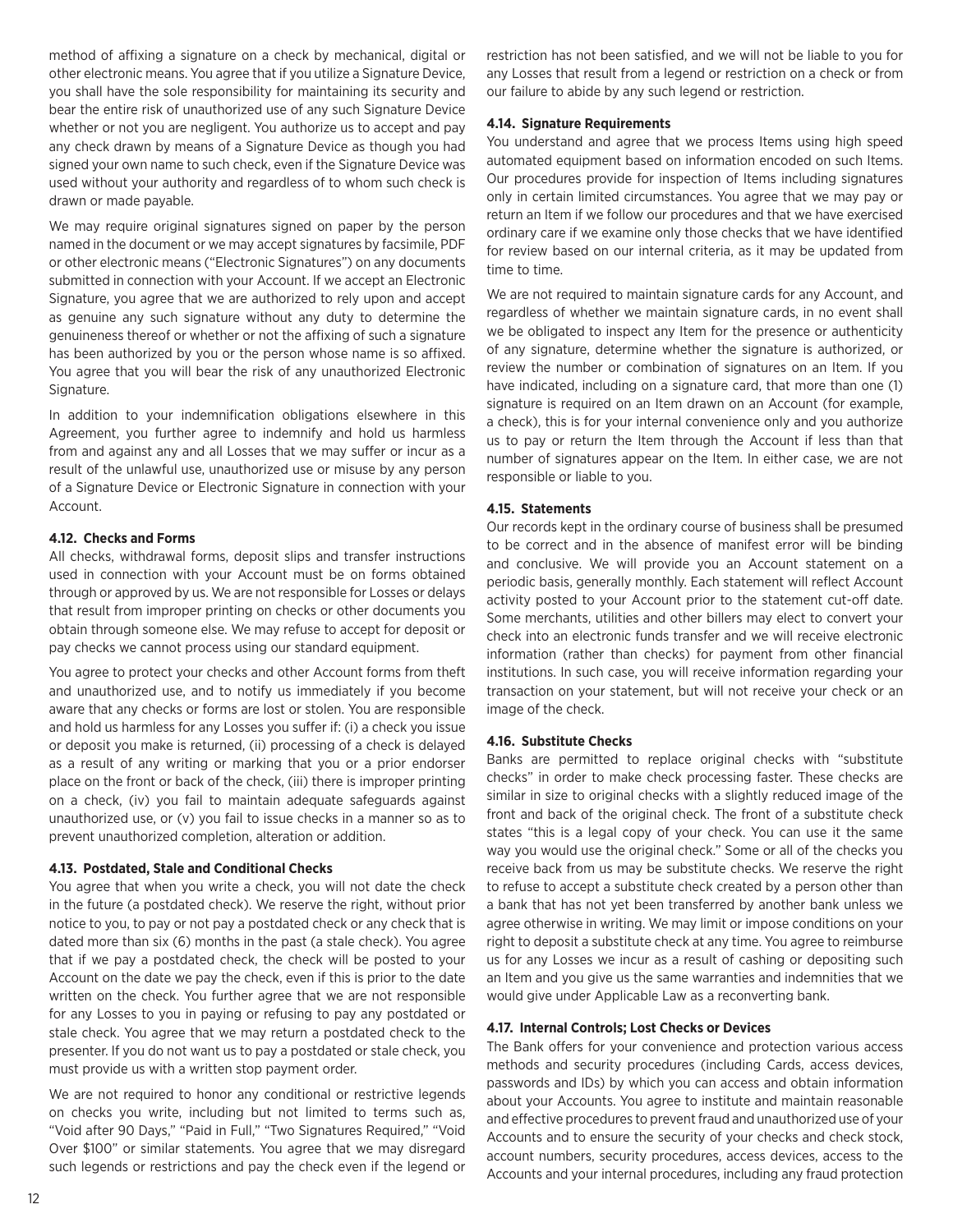measures that the Bank makes available through its website or other customer communications. You represent and warrant that you have in place and will enforce effective internal controls to ensure that the Accounts are used by your personnel only when authorized by you. You agree that you are fully responsible for, and release us from all liability for, the release of Account or balance information to, and transactions by, any person who uses any such access device or your Account access information assigned to you to execute transactions or gain such information. You agree to notify us as soon as possible of any known or suspected loss, theft, or unauthorized use of your checks or any Card, code, or access device. Until we have received and have had a reasonable opportunity to act on such notice, we may continue to honor transactions effected in your Account through the use of any such checks, Card, code or access device, unless otherwise provided by Applicable Law.

# **SECTION 5: OVERDRAFTS AND RETURNED ITEMS, TRANSACTION PROCESSING ORDER, AND WHEN FEES ARE CHARGED**

## **5.1. How Overdrafts and Returned Items Can Happen**

An Overdraft occurs when your Available Balance is not enough to cover a transaction, but we pay it anyway. A Returned Item occurs when your Available Balance is not enough to cover a transaction and we return it unpaid. The best way to avoid Overdrafts and Returned Items (and related fees) is to know your Available Balance and consider each transaction, including debit Card transactions or written checks, as reducing your Available Balance immediately.

The Bank is not obligated to pay any Item presented for payment if your Account does not have a sufficient Available Balance. If we choose to pay the Item, we will charge you a fee for the Overdraft. If we return the Item unpaid, we will charge you a fee for the Returned Item. For details on these fees, see the fee schedule for your Account. Even if we have paid Overdrafts on your Account in the past, we are not obligated to do so in the future. Our payment of an Item when you do not have a sufficient Available Balance is not an application for credit or approval of an extension of credit.

It is your responsibility to maintain sufficient funds in your Account to cover all of your payments and purchases and your use of the Account. We have services available to help you keep track of your transactions and the money you have spent, including through online banking, mobile banking, and enrolling in Account alerts. We also offer several options that may help you manage times when you are facing an Overdraft situation, including Overdraft Courtesy, which is described in Section 5.5 below.

### **5.2. Your Available Balance and the Impact of Pending Transactions and Holds**

Your Available Balance is the amount of money in your Account that is available for you to use, which is updated throughout the Business Day. Your Available Balance will increase when the deposits you make become available for use based on our Funds Availability Policy in Section 6. Your Available Balance will decrease when withdrawals and other debits are posted to your Account. Holds and pending transactions can also reduce your Available Balance, as described below. Your Available Balance is our most current record of the amount of money in your Account, but it only reflects transactions once we become aware of them. It may not include every transaction you have initiated, such as checks you've written that we have not received for payment yet. Only you know what other transactions you have made that will impact your Available Balance.

If you review your Account during the day, you may see some transactions shown as "pending." Pending transactions reduce your Available Balance, but they have not been posted to your Account yet. When a transaction shows up as pending, this is not a guarantee that it will be paid. We may still return a pending transaction unpaid if your Available Balance is not sufficient to pay it during end-of-day processing. When a pending transaction is completed, it will be posted to your Account with all other Items we received that Business Day in the posting order described in Section 5.3 below.

Holds also reduce your Available Balance. When funds in your Account are subject to a Hold, they remain in the Account but are not available to pay other Items or for withdrawal. Holds may be placed on your Account for a variety of reasons; a common example is when you make a purchase with your Card. The merchant will typically ask the Bank to authorize the transaction to ensure that your Account has sufficient funds to pay for your purchase. The Bank then places a Hold on your Account for the transaction amount provided by the merchant, which generally remains in place for three (3) Business Days. The Hold reduces your Available Balance, but the funds are not actually debited from your Account until the transaction settles. As a result, any other transactions received while the Hold is in effect may cause your Account to be overdrawn and you will be charged a fee if your Available Balance is not sufficient, even if there is money in your Account. We generally do not show Holds or distinguish between available and unavailable funds in your Account balance on statements, so when you review your statement it may appear that you had sufficient funds to pay an Item for which we charged you a fee. You may also be charged a fee when your Card transaction finally settles and the Hold is released if your Available Balance at the time of settlement is not sufficient, even if your Available Balance was sufficient at the time the Hold was placed.

#### **5.3. How We Process (Post) Transactions to Your Account**

Posting order is the order in which we apply withdrawals, deposits and other transactions to your Account. We receive transactions at different times throughout the Business Day, and some transactions will show up on your Account as pending transactions during the day while others may not. Although we receive Items throughout the day, we generally treat them as if we received all Items at the same time at the end of the Business Day. We look at your Account only once to determine if your Available Balance is sufficient to pay an Item. The posting order is important because it determines which Items may create an Overdraft and how many related fees you incur. You agree that we may choose our posting order regardless of whether additional fees may result. We reserve the right to change our posting order at any time.

It is important to understand that Items are not posted to your Account in the same order in which the transactions occurred. Instead, Items are posted to your Account using automated systems that group transactions into categories based on the Item type. At the end of each Business Day, we process transactions on your Account by starting with the Ledger Balance at the end of the previous Business Day and subtracting from this amount any Holds on your Account. Then, we post credits and debits to your Account generally in the order shown below. An Overdraft is created if your Available Balance is not sufficient to pay for any Item posted to your Account during this process. Please note that the examples provided below are intended to be representative of the most common types of Items within each category, and other Items may be posted to your Account even though not specifically identified at right.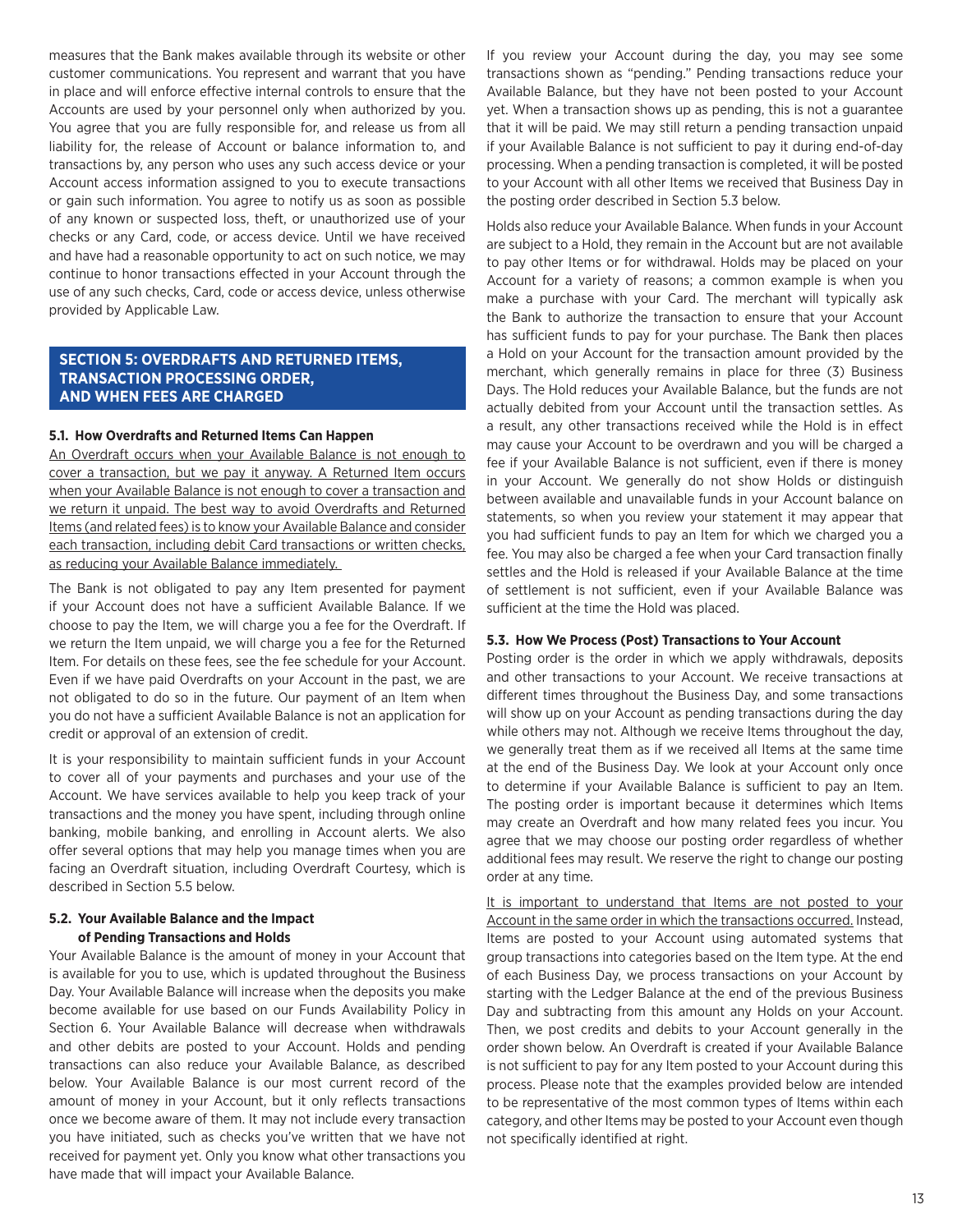# **Order of Posting**

**FIRST**, we add deposits and other credits to your Account that are received before the applicable cutoff time, including:

- Cash and check deposits, including ATM and Mobile Deposits
- Transfers into your Account such as those made through
- online or mobile banking
- Direct deposits (ACH)

These Items are posted in order from highest to lowest dollar amount.

**SECOND**, we subtract certain fees that were incurred the prior Business Day, specifically:

- Fees for Overdrafts and Returned Items and
- Daily fees for Accounts that remain overdrawn

These Items are posted in order from lowest to highest dollar amount.

**THIRD**, we subtract priority debits, which are transactions paid from your Account that are cash or cash-equivalent and cannot be returned. This includes:

- Withdrawals and teller-cashed checks
- Wire transfers
- Transfers between your Old National Accounts such as those made in online or mobile banking
- Zelle payments
- Chargebacks to your Account

These Items are posted in order from lowest to highest dollar amount.

**FOURTH**, we subtract debit Card and ATM transactions, including:

- ATM withdrawals
- Purchases with your Card
- Any recurring Card payments, such as insurance premiums or gym memberships

These Items are posted in the order received.

**FIFTH**, we subtract ACH debit transactions, including:

- External transfers to and from your accounts at other financial institutions
- Recurring payments made using your routing and account number
- Checks converted to electronic payments

• Online banking bill payments (unless processed as a check)

These Items are posted in order from lowest to highest

# dollar amount.

**SIXTH**, we subtract checks (other than teller-cashed checks, which are posted as priority debits above) in order from lowest to highest dollar amount.

**SEVENTH**, we subtract any other Bank-generated fees or charges, such as:

• Monthly service charges and Account maintenance fees

• Paper statement fees

These Items are posted in order from lowest to highest dollar amount.

# **5.4. Your Responsibility if Your Account is Overdrawn; Fees Charged**

If your Account becomes overdrawn, you must immediately make a deposit or transfer to return your Account to a positive Available Balance. You agree to reimburse the Bank immediately for the amount of the Overdraft and any associated fees, whether the Overdraft was caused by you or another Authorized Representative on the Account.

You agree to pay a fee for each Item that results in an Overdraft or a Returned Item. In addition, you will be charged a daily fee if you fail to return your Account to a positive Available Balance once it is overdrawn. For details on these fees, see the fee schedule for your Account. If you fail to bring your Account to a positive Available Balance, we may close your Account. We may also report you to credit bureaus and make efforts to collect the amount you owe us, which can affect your ability to open other accounts with us or other banks in the future and may be reflected in your credit report. You authorize us to apply any deposit to your Account to pay the amount of any Overdraft and related fees.

# **5.5. Overdraft Courtesy Policy**

Overdraft Courtesy is an option for certain Accounts that are in good standing. It is not a line of credit. With Overdraft Courtesy, the Bank may in its sole discretion pay certain Items that overdraw your Account, such as checks, debit Card transactions and automatic bill payments. The Bank's payment of Overdrafts is not guaranteed with Overdraft Courtesy, and it may cease at any time without prior notice or cause. If we pay an Item that overdraws your Account with Overdraft Courtesy, we will charge you a fee for the Overdraft. You also have the option to cancel Overdraft Courtesy and direct the Bank to return Items that would cause an Overdraft. To get more information about Overdraft Courtesy or to change your coverage election, please call our Client Care Center at **1-800-731-2265**.

We also offer other services that may help you manage Overdrafts on your Account, including automatically transferring funds from a linked Account or line of credit. Contact our Client Care Center at **1-800-731- 2265** or visit our website at **oldnational.com** for details.

# **SECTION 6: FUNDS AVAILABILITY POLICY**

Our Funds Availability Policy describes when funds deposited to your checking Account will be made available to you. While we generally apply the same policy to deposits you make to your savings Account, please keep in mind that this Funds Availability Policy does not apply to these deposits and we may delay availability of funds from these types of deposits. Checks drawn on a foreign bank and/or payable in a foreign currency are not subject to this Funds Availability Policy and may be subject to Holds.

**6.1. Same-Day Availability.** Electronic direct deposits, wire transfers and other electronic funds transfers will be available on the day we receive the deposit. Funds from cash deposits and checks drawn on Old National Bank will also be available on the day we receive the deposit, if the deposit is made in person to one of our employees or at a Bank ATM.

**6.2. Next-Day Availability.** All other checks not drawn on Old National Bank will generally be available on the first Business Day after the day we receive your deposit. Longer delays may apply in certain circumstances as described below under "Longer Delays May Apply."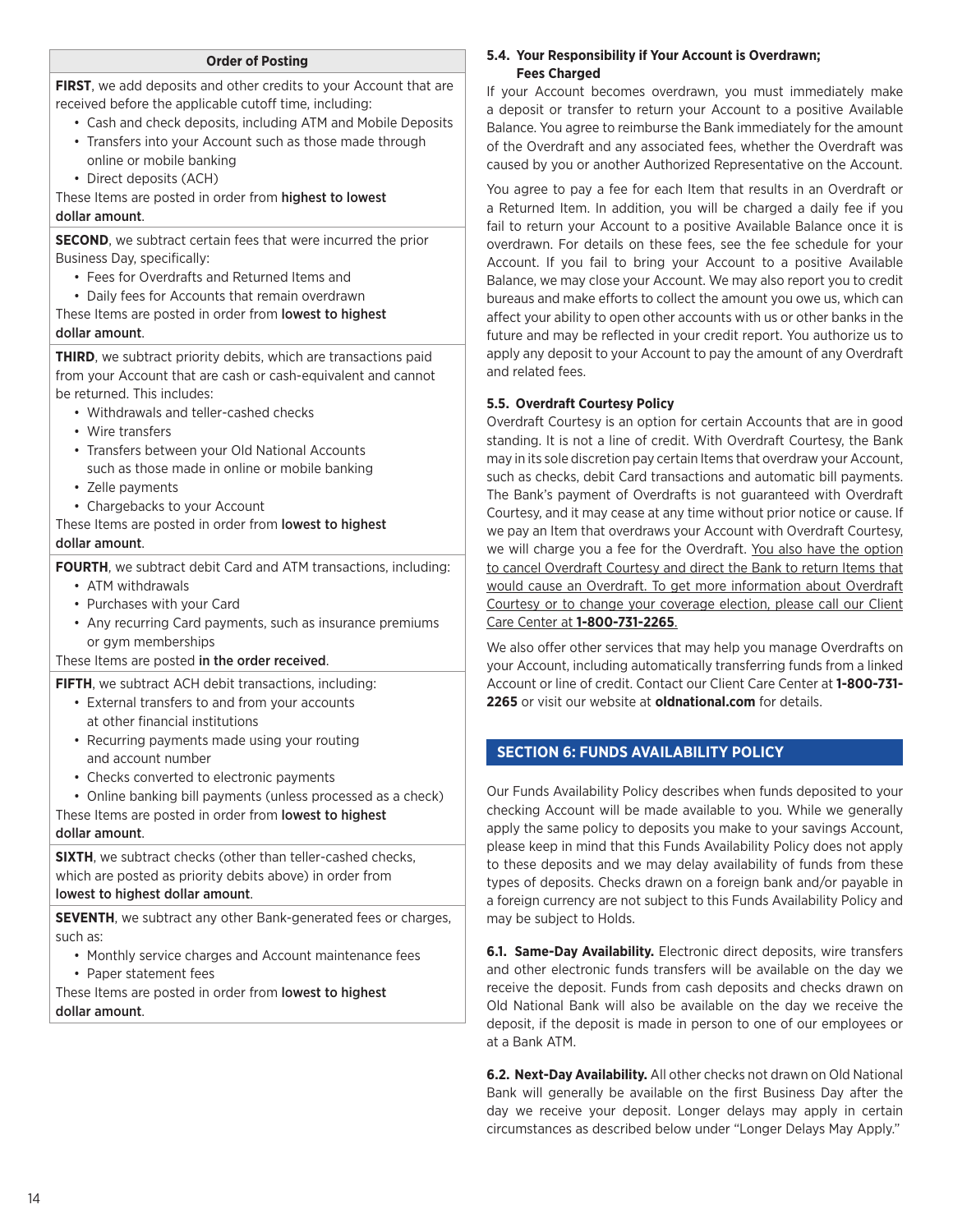**6.3. Second-Day Availability.** You may be able to make cash deposits at certain ATMs that do not display Old National's logo. This feature is limited based on availability and what transactions the ATM will perform. Cash deposits made at non-Bank ATMs will be available on the second Business Day after the day we receive the deposit.

# **6.4. Determining the Availability of a Deposit**

Once the funds are available, you can withdraw them in cash and we will use them to pay Items presented for payment from your Account. For determining the availability of your deposits, every day is a Business Day except Saturdays, Sundays, and federal holidays. The deposit cutoff time for a particular banking center is that banking center's closing time. Our earliest ATM deposit cut-off time is 12:00 noon (based on the time zone of the ATM location). If you make a deposit before our cut-off time on a Business Day that we are open, we will consider that Business Day to be the day of your deposit. However, if you make a deposit after our cut-off time or on a day that is not a Business Day, we will consider the next Business Day we are open to be the day of your deposit. Funds mailed to us will be considered received on the Business Day they are actually received and processed by us. Funds deposited to a night depository, lockbox or similar facility will be considered received on the Business Day they are removed from such facility and processed. Until we receive the deposit, you bear the risk that deposits will be lost, stolen or destroyed. Please remember that even after the Item has posted, we have made funds available to you, and you have withdrawn the funds, you are still responsible for Items you deposit that are returned to us unpaid and for any other problems involving your deposits.

For other transaction types, the following deposit cut-off times apply:

| <b>Transaction Type</b>                                     | <b>Cut-Off Time (Central Time)</b>                                                           |  |
|-------------------------------------------------------------|----------------------------------------------------------------------------------------------|--|
| Old National ATMs                                           | Varies by location. Earliest<br>cut-off time is 12:00pm (noon)<br>local time, Monday-Friday. |  |
| Account Transfers* via Online<br>Banking and Mobile Banking | Monday-Friday:<br>9:00pm CT / 10:00pm ET                                                     |  |
| Telephone Transfers                                         | Monday-Friday:<br>9:00pm CT / 10:00pm ET                                                     |  |
| <b>Check Deposits</b><br>via Mobile Banking                 | Monday-Friday:<br>8:00pm CT / 9:00pm ET                                                      |  |

*\* External transfers (to or from your accounts at other financial institutions) may be subject to different cut-off times, which are disclosed to you in online banking or mobile banking as applicable.*

# **6.5. Longer Delays May Apply**

In some cases, we will not make all the funds that you deposit by check available to you on the first Business Day after the day of your deposit. Funds may not be available until the second Business Day after the day of your deposit. The first \$225 of your deposit, however, will be available on the first Business Day. If we are not going to make all the funds available from your deposit available on the first Business Day after the day of your deposit, we will notify you at the time of your deposit and tell you when the funds will be available. If your deposit is not made directly through one of our employees, or if we decide to take this action after you leave the premises, we will send you the notice no later than the Business Day after we receive your deposit. If you need the funds from a deposit immediately, you should ask us when the funds will be available.

In addition, funds you deposit by check may be delayed for a longer period under the following circumstances:

- We believe a check you deposit will not be paid;
- You deposit checks totaling more than \$5,525 on any one (1) day;
- You redeposit a check that has previously been returned unpaid;
- You have overdrawn your Account repeatedly in the last six (6) months;
- An emergency exists, such as an interruption of communications or computer or other equipment facilities, a suspension of payment by another bank, war, weather or an emergency condition beyond our control.

We will notify you if we delay your ability to withdraw funds for any of these reasons, and we will tell you when the funds will be available. Funds will generally be available no later than the seventh (7th) Business Day after the day of your deposit.

# **6.6. Special Rules for New Accounts**

If you are a new checking Account customer, the following special rules will apply during the first thirty (30) calendar days your Account is open. Funds from cash, wire transfers, electronic direct deposits and other electronic transfers to your Account will be available on the Business Day on which we receive the deposit. The first \$5,525 of a day's total deposits of cashier's, certified, teller's, traveler's, federal, state and local government checks will be available on the first Business Day after the day of deposit if the deposit meets certain conditions. For example, the checks must be payable to you and you may have to use a special deposit slip. It may take up to the ninth (9th) Business Day after the day of your deposit for the excess over \$5,525 to be available for withdrawal. If your deposit of these checks (other than a U.S. Treasury check) is not made in person through one of our employees, the first \$5,525 will not be available until the second Business Day after the day of your deposit. Funds from all other check deposits may not be available until the ninth (9th) Business Day after the day of your deposit.

# **SECTION 7: ELECTRONIC FUNDS TRANSFERS**

We provide a number of electronic funds transfer services for your Account. "Electronic funds transfer" means any and all transactions on your Account for the electronic payment or receipt of funds, including ACH entries, SWIFT or the use of any other electronic bank or real-time payments system by you or by a third party to make payments to, or receive payment from, your Account. Please read this section carefully because it describes your rights and obligations for electronic funds transfers. You may be required to sign a separate agreement or be given additional disclosures when you enroll in a service. If there is a conflict between the terms of this Agreement and any separate agreement and/or disclosures, the separate agreement and/or disclosures will control to the extent of the conflict. This section does not apply to wire transfers, or to consumer transactions governed by the Electronic Funds Transfer Act and Regulation E. If you have any questions regarding transactions initiated using a card issued by a third party service provider, you must contact the thirdparty service provider using the contact information provided to you when you received your card.

# **7.1. Types of Electronic Funds Transfers**

Examples of electronic funds transfers include the following:

- Electronic funds transfers initiated by or to third parties (including preauthorized credits, debits, or payments);
- Electronic transfers using your Account number, such as direct deposits or bill payments to third parties;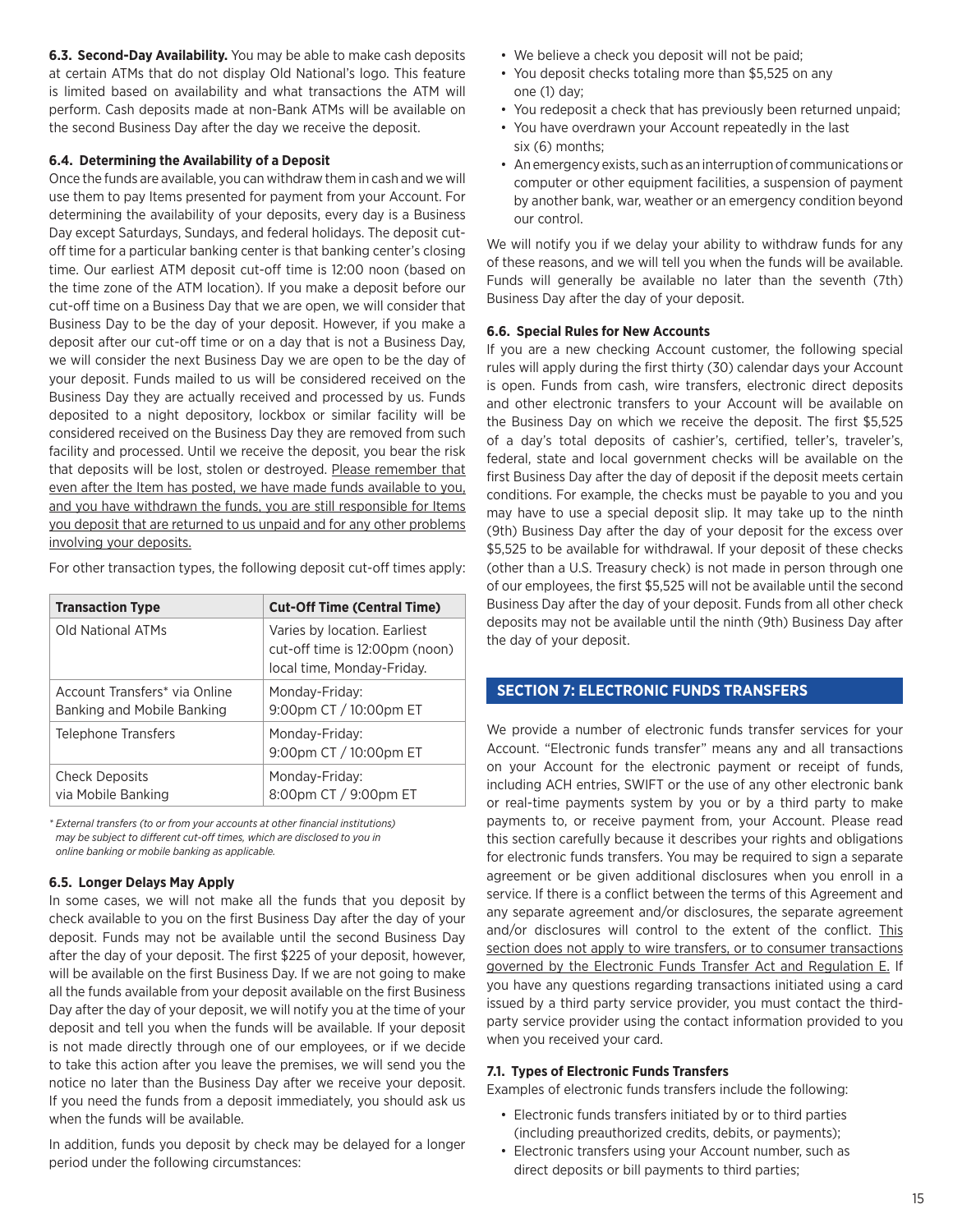- ATM transfers;
- Telephone transfers;
- Card transactions, including purchase transactions;
- Online banking transfers; and
- Mobile banking transfers.

# **7.2. Operating Rules**

All electronic funds transfers to or from your Account are subject to all Applicable Laws including, without limitation, rules, regulations and operating rules and operating guidelines established by NACHA, the Electronic Payments Association, and any other money transfer or electronic payments system or network, check clearing organization and payment clearinghouse used by us in connection with your transactions (collectively, the "Operating Rules") and the regulations and operating circulars of the Federal Reserve Board, all of which are included within the definition of "Applicable Law." Both parties agree to be bound by the Operating Rules where applicable. We are not responsible or liable for any inaccurate or incomplete information received from a payments network.

# **7.3. Legal Compliance**

Without limiting your obligation to comply with Applicable Law generally, you agree to comply with the Operating Rules of any applicable payment network and the regulations and requirements administered by the OFAC and the U.S. Department of the Treasury's Financial Crimes Enforcement Network including screening your electronic funds transfers for OFAC compliance and to maintain an effective education program within your organization to insure compliance with such regulations and requirements.

# **7.4. Fees**

Certain fees and charges may apply for electronic funds transfers. Please see the fee schedule for your Account and any separate agreement for the applicable electronic funds transfer service for details.

# **7.5. Online Banking and Mobile Banking**

You can use our online banking and mobile banking services to transfer funds between your Accounts and make payments from your Account to third parties. These services can be initiated according to a separate written agreement with the Bank. The terms of this Agreement will continue to apply to such services and in the event of a conflict, the terms of the separate agreement shall control to the extent necessary to resolve such conflict. To enroll in these services, please contact your relationship manager. A detailed description of these services and any applicable security procedures that you and your Authorized Representatives must use to access these services will be provided when you enroll in or begin using these services.

# **7.6. Credits; Provisional Payments**

Your Account statements will serve as notice of electronic funds transfer payments and other credits to your Account; provided, we shall have no liability for any failure or delay in providing such notice. The Bank may, but is not required, to provide any other notice of the receipt of electronic funds transfers. All credits to your Accounts for electronic funds transfers are provisional until the Bank receives final settlement. If we do not receive final settlement or are otherwise required to return the amount of the electronic funds transfer, we are entitled to a refund (through reversal debit or otherwise) of the amount credited to your Account for that electronic funds transfer, together with any associated interest or credit. We may accept or reject an electronic funds transfer debit or credit to your Account pursuant to the terms and any limits of the applicable Operating Rules and other Applicable Law.

# **7.7. Processing Electronic Funds Transfers**

Your ability to originate or receive an electronic funds transfer is limited to the types of electronic funds transfer services offered by the Bank from time to time. You are solely responsible for the contents and accuracy of each payment order to originate an electronic funds transfer sent to us by you or on your behalf by your Authorized Representatives. In the absence of specific written instruction, the Bank will choose the payment network and intermediary banks as necessary to carry out your transfer request. In any request for an electronic funds transfer, the Bank and any bank or intermediary is entitled to rely on the Account number and bank identification number provided to us without any obligation to look at the name of the receiving customer or bank that may also appear on the request for an electronic funds transfer. If the Bank is given written notice of an error, the Bank will advise you promptly; provided, we shall have no liability for any failure or delay in providing such notice.

# **7.8. Authorization**

You authorize us to debit or credit your Account for any electronic funds transfers to or from your Account that we receive or based upon your request for an electronic funds transfer. Electronic funds transfers must be transmitted to us by you or on your behalf in accordance with the applicable Operating Rules, and our policies and procedures. You are responsible for all electronic funds transfer requests that are authorized by you or submitted by an Authorized Representative on your behalf. Unless you subscribe to one of our services to specifically block or limit electronic funds transfers to your Account, you agree that we may debit or credit your Account upon receipt of any such electronic funds transfer without prior or further notice to you.

# **7.9. Payment**

Unless otherwise agreed by us in writing, you must pay us the amount of the electronic funds transfer request, plus any applicable fees, before the Bank will execute your request. You also agree to pay the amount of any fees or charges assessed by a payment network or other third party.

# **7.10. How To Stop Payment on Certain Electronic Funds Transfers**

You have no right to stop payment on, cancel, or amend any electronic funds transfer instruction after it has been received by us. However, to the extent permitted by Applicable Law, we will use our reasonable efforts to act on your request to cancel any such instruction before we process it, but we will have no liability if we fail to do so. To the extent permitted by Applicable Law, we will also use reasonable efforts to, upon your request, reverse an ACH transfer after we have processed such transfer, but we will have no liability if we fail to do so. To request a cancellation, amendment, or stop payment on an electronic funds transfer instruction, please contact our Client Care Center at **1-800- 731-2265**.

# **7.11. ACH Entries; Returns**

You must immediately notify us of any unauthorized ACH entries to your Account so they can be returned in a timely manner. You agree that if you ask us to submit an ACH return entry in connection with any unauthorized or erroneous ACH debit to your Account, the originating depository financial institution has no obligation to accept that return transaction if the return request is not made within the applicable time frame set forth in the NACHA Operating Rules. You understand and acknowledge that we may not be able to recover your funds if you do not notify us immediately of an unauthorized ACH entry so that we have a reasonable opportunity to act on your notice prior to the expiration of the applicable time frame under the NACHA Operating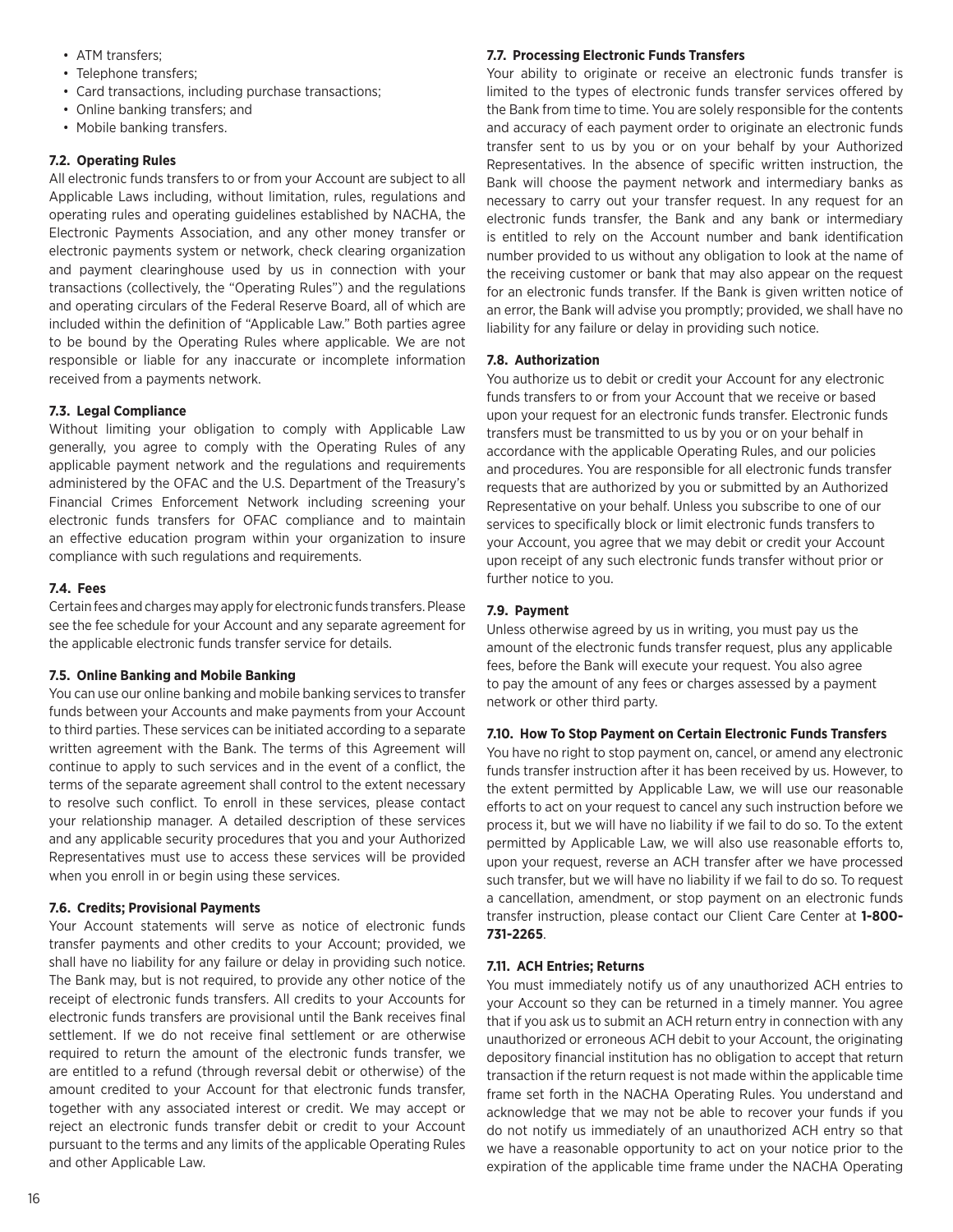Rules. In some cases, your claim may not be honored and you could incur Losses.

# **SECTION 8: ATM AND DEBIT CARD TERMS**

These terms govern the use of Cards we issue in connection with your Account. By requesting, using, or allowing use of a Card in connection with your Account, you agree to be bound by these terms. Card transactions are electronic funds transfers subject to the terms of Section 7, "Electronic Funds Transfers."

# **8.1. Who Owns the Card for Your Account**

Cards are issued subject to the Bank's approval. The Card remains the property of the Bank, which shall be surrendered by you upon request. The Bank may terminate your privilege of using the Card and may withhold approval of any transaction at any time. An inactive Card is subject to closure at the Bank's discretion.

#### **8.2. Cardholders**

Cards are non-transferrable. We may in our sole discretion issue a Card to each Account owner and any other person to whom you have authorized us to issue a Card for use with your Account (each such person, a "Cardholder"). You understand that Cardholders will have full access to the funds in your Account and your Account information and you are responsible if any Cardholder fails to comply with the terms of this Agreement. Each Cardholder is the only authorized user of his or her Card and PIN. You are responsible for retrieving the Card if you revoke a Cardholder's authority to use a Card. Except as your liability is otherwise limited in this Agreement, you will remain responsible for all Card transactions.

## **8.3. Your Agreement to Pay**

You agree to pay us on demand for all purchases made, services rendered and any cash advances made by or to any Cardholder. Cancellation of a Card or termination of the Account will not excuse your obligation to pay for all purchases or other transactions made through the effective time of the cancellation or termination.

# **8.4. How You Can Use Your Card**

In general, you may use your Card to:

- Withdraw cash from an Account that you have designated to be accessed by your Card and PIN,
- Make deposits to your designated Account,
- Transfer funds between designated Accounts,
- Make balance inquiries on designated Accounts,
- Pay for purchases at places that have agreed to accept the Card (some services may not be available at all card terminals), and
- Pay bills from your Account to parties that have agreed to accept your payments.

Some of these services may not be available on all Accounts or at all terminals. We reserve the right to block or suspend certain types of transactions, devices or merchants at any time.

# **8.5. Using Your Card and PIN and Your Responsibility to Keep Them Safe**

The Card and PIN are provided solely for your use and protection. You agree not to disclose or otherwise make your PIN or Card number available to anyone not authorized to sign on your Account. At all times you should: (i) keep the Card and PIN safe and not permit anyone else to use them; (ii) not record the PIN on the Card or otherwise disclose or make it available to anyone else; and (iii) use the Card, PIN and ATMs only as instructed and only for authorized purposes. If your Card is a Debit Mastercard®, you may use it to pay for purchases at places that have agreed to accept Cards bearing the same trademark as appears on your Card. You may also use your Card together with your PIN to perform transactions at designated ATMs or other automated terminals at which the Card may be used. However, we have no obligation to you if anyone refuses to honor the Card, or if for any reason you cannot make a cash withdrawal, deposit, or purchase. You agree to immediately report to the Bank any loss, theft, disappearance, or suspected or known unauthorized use of the Card or disclosure of the PIN by contacting us at **1-800-731-2265** or writing to us at Old National Bank, P.O. Box 718, One Main Street, Evansville, IN 47705-0718.

#### **8.6. Representations and Warranties**

You represent and warrant that: (i) this Agreement has been duly authorized and does not violate your charter or bylaws (or corresponding operating documents if you are not a corporation); (ii) the individuals designated by you from time to time as being authorized to request Cards, designate Cardholders and link Cards to your Accounts have been properly authorized; (iii) the individuals designated as Cardholders by you are properly authorized to use all of the services and engage in all of the types of transactions that are available for the type(s) of Cards requested by your Authorized Representatives; (iv) Cards are provided solely for use by Cardholders for business purposes (and not personal, family or household purposes); and (v) you will, and will instruct each Cardholder to: (a) safely keep the Card and PIN separate and in your, his, or her sole possession; (b) not disclose the PIN, write it on the Card, or otherwise make it available to anyone else; (c) use the Card, PIN, and ATM or point-of-sale terminals only as instructed and authorized and subject to limitations we may impose and change from time to time; (d) save all receipts and have them verified against your monthly Account statement; (e) report all crimes immediately to the owner or operator of the ATM and to local law enforcement officials; and (f) immediately report to you and us any loss, theft, disappearance or known or suspected unauthorized use of any Card or PIN.

# **8.7. Our Authorization to Debit or Credit Your Account**

Each time your Card is properly used, you authorize us to debit or credit your Account, as appropriate, for the total amount of all deposits, withdrawals, purchases and transfers initiated through use of your Card. We are permitted to handle such deposits, withdrawals, purchases and transfers in the same way we handle authorized checks or other Items drawn on your Account. Except as otherwise required by Applicable Law, you agree that you are liable for all Card transactions initiated with a correct PIN or a signature that reasonably resembles the signature of the Cardholder appearing on the Card.

#### **8.8. Using the Card at ATMs**

Subject to such restrictions as may be imposed by the Bank, you may use the Card at any ATM bearing the same trademark as your Card, and such other terminals as the Bank may designate, to perform any transactions permitted by the terms of your Account that the ATM will perform.

# **8.9. Card Transaction Limits**

For security purposes, there are dollar limitations on the transactions that can be made each calendar day using your Card. These limits are assigned for your protection. To find out more information about your daily limits, please call our Client Care Center at **1-800-731-2265**. We may adjust the limitations on your Card from time to time without notice to you, based on periodic risk assessments or upon your request. Below are the standard initial transaction limits for each Card: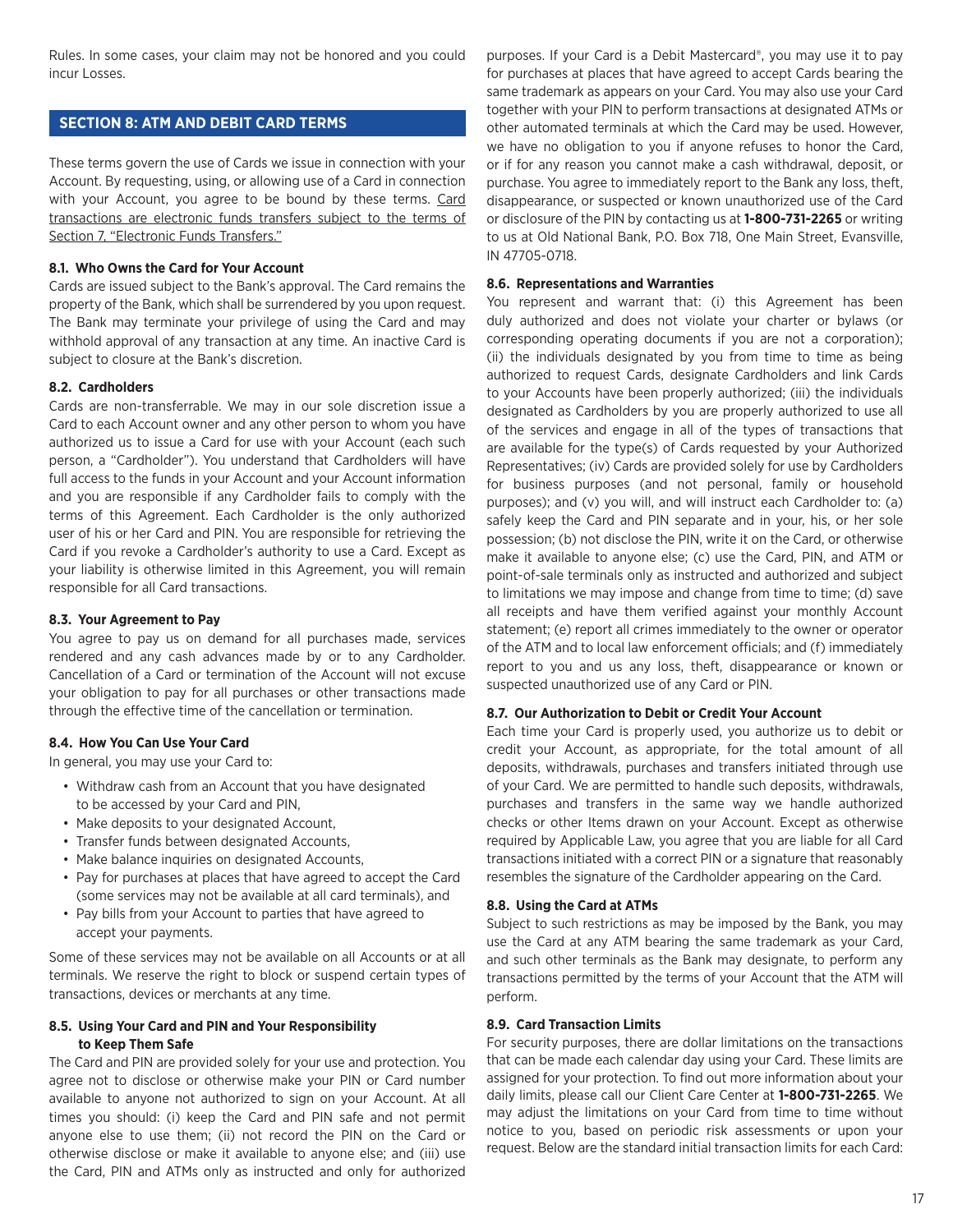|                                   | <b>ATM</b><br><b>Transactions</b> | <b>Purchase</b><br><b>Transactions</b> |
|-----------------------------------|-----------------------------------|----------------------------------------|
| <b>ATM Access Mastercard®</b>     | \$510 per day                     | \$1,000 per day                        |
| <b>Business Debit Mastercard®</b> | \$1,010 per day                   | \$10,000 per day                       |

# **8.10. When You May be Charged Fees**

Card transactions are subject to fees. We reserve the right to institute a fee for the issuance or replacement of Cards, as well as transaction fees. When you use your Card at an ATM not owned or operated by us, we may charge a fee and you may also be charged a fee by the ATM operator and/or ATM network used. Fees may be charged for a balance inquiry even if you do not complete a funds transfer. Please note that fees charged by other ATM operators or ATM networks are outside the Bank's control and may be changed at any time. You authorize us to deduct any applicable fees directly from your Account. Fees vary based on your Account type and your Card type. See the fee schedule for your Account for details.

# **8.11. ATM Deposits**

All deposits made at an ATM are credited subject to collection, and the credit will be reversed if the deposit is not paid. Certain checks should not be deposited at ATMs, including checks that are postdated or stale dated or have endorsement issues (i.e., missing or multiple endorsements, restrictive endorsements) and checks drawn on foreign banks or payable in foreign currency. All deposits through an ATM are subject to actual receipt and verification by the Bank upon opening the ATM. The Bank may choose not to credit the Account for deposits until we actually receive the funds. If the reversal of a deposit creates an Overdraft in the Account, the Bank may charge all or part of the deficiency to any of your other Accounts, unless the charge results in an extension of credit. In that situation, you shall pay to the Bank any deficiency that cannot be paid out of such Accounts.

# **8.12. Purchase Transactions**

You may use your debit Card for PIN and non-PIN transactions to pay for purchases with funds in your designated Account, subject to applicable transaction limits and other restrictions identified in this Agreement, at participating merchant locations. The amount of your purchase will be deducted directly from your Account, and you cannot stop payment on any purchase made with your Card. Use of the Card for a purchase is regarded as a withdrawal from your Account at the time the Card is used, even if the transaction is not posted immediately to your Account.

# **8.13. How We Handle Authorization Holds**

For certain Card transactions, we may place a temporary Hold on your Account equal to the authorization amount submitted by the payee until we receive the final settlement amount from the payee (or the Hold is released). For many transactions, the authorization amount will be for the amount of the transaction. However, for some transactions the payee may not know the actual amount of the transaction at the time of the authorization (for example, restaurant purchases, car rentals or hotel purchases) and the authorization amount may be less or more than the actual amount of the transaction. Card purchase transactions usually settle with the payee (and the Hold is released) within three (3) Business Days after the transaction is authorized, but in some cases this may take longer.

# **8.14. Limits on Using Your Card and How Overdrafts Can Occur**

You agree to use the Card for an Item only if the Available Balance in your Account (together with your unused reserve amount or credit line associated with the Account, if applicable) is sufficient to pay for

it. If a Card transaction results in an Overdraft, you will be responsible for any related fees and must bring your Account to a positive balance immediately.

# **8.15. How We Process Refunds on Card Purchases**

The Bank will not make cash refunds for purchases made with your Card. If a payee who honors your Card gives you a credit for merchandise return or adjustment, the payee will do so by sending us a credit slip that we will apply as a credit to your Account. Unless your use of the Card results in an extension of credit, any claim or defense with respect to property or services purchased with your Card must be handled by you directly with the payee that accepted the Card, and any claim or defense that you assert will not relieve you of your obligation to pay the total amount of that transaction plus any fees or charges we are authorized to charge.

# **8.16. Digital Wallets**

The terms in this Section 8 apply when you use a digital wallet to make purchases with your Card. If you add your Card to a digital wallet, you agree that we can provide your information to the digital wallet service provider in order to provide the services you have requested. The digital wallet service provider is solely responsible for the operation of the digital wallet and for the use and sharing of the information they collect about you and your Card.

# **8.17. International Transactions**

If you use your Card to conduct transactions with a payee or at an ATM that is located outside the United States, you will be charged a fee. This fee, which is a percentage of the transaction, will be charged for all international transactions regardless of whether there is a currency conversion fee associated with the transaction. See the fee schedule for your Account for details. If the transaction requires a conversion from a foreign currency to U.S. Dollars, the currency conversion rate will be an exchange rate selected by Mastercard® from the range of exchange rates available in wholesale currency markets for the applicable central processing date, which may vary from the exchange rate that Mastercard® itself receives. The rate in effect on the processing date may differ from the rate on the date you used your Card. You agree to pay the U.S. dollar amount converted from a foreign currency by the payee or governing ATM network.

# **8.18. Termination of Card Services**

You or any of your Authorized Representatives can terminate your Card by notifying us in writing. Termination will be effective once we have had a reasonable opportunity to act on such notice. We can terminate or suspend your use of the Card at any time without notice. If we do, all Cardholders must return or destroy the Cards immediately upon our request. Termination of the Card will not affect the rights and responsibilities of the parties under this Agreement for transactions initiated before termination.

# **SECTION 9: ARBITRATION AGREEMENT**

# **9.1. How to Resolve a Formal Dispute**

If you have a dispute with the Bank, we hope to resolve it quickly and easily. First, please contact your relationship manager to see if they can solve the problem. If the dispute cannot be resolved informally, you and the Bank agree that any dispute between us will be resolved by the arbitration process described in this section. **You and the Bank each agree to waive the right to a jury trial or a trial before a judge in a public court.** The only exception to this are claims that may be filed in small claims court. If your unresolved dispute is within the jurisdiction of small claims court, you should file your claim there.